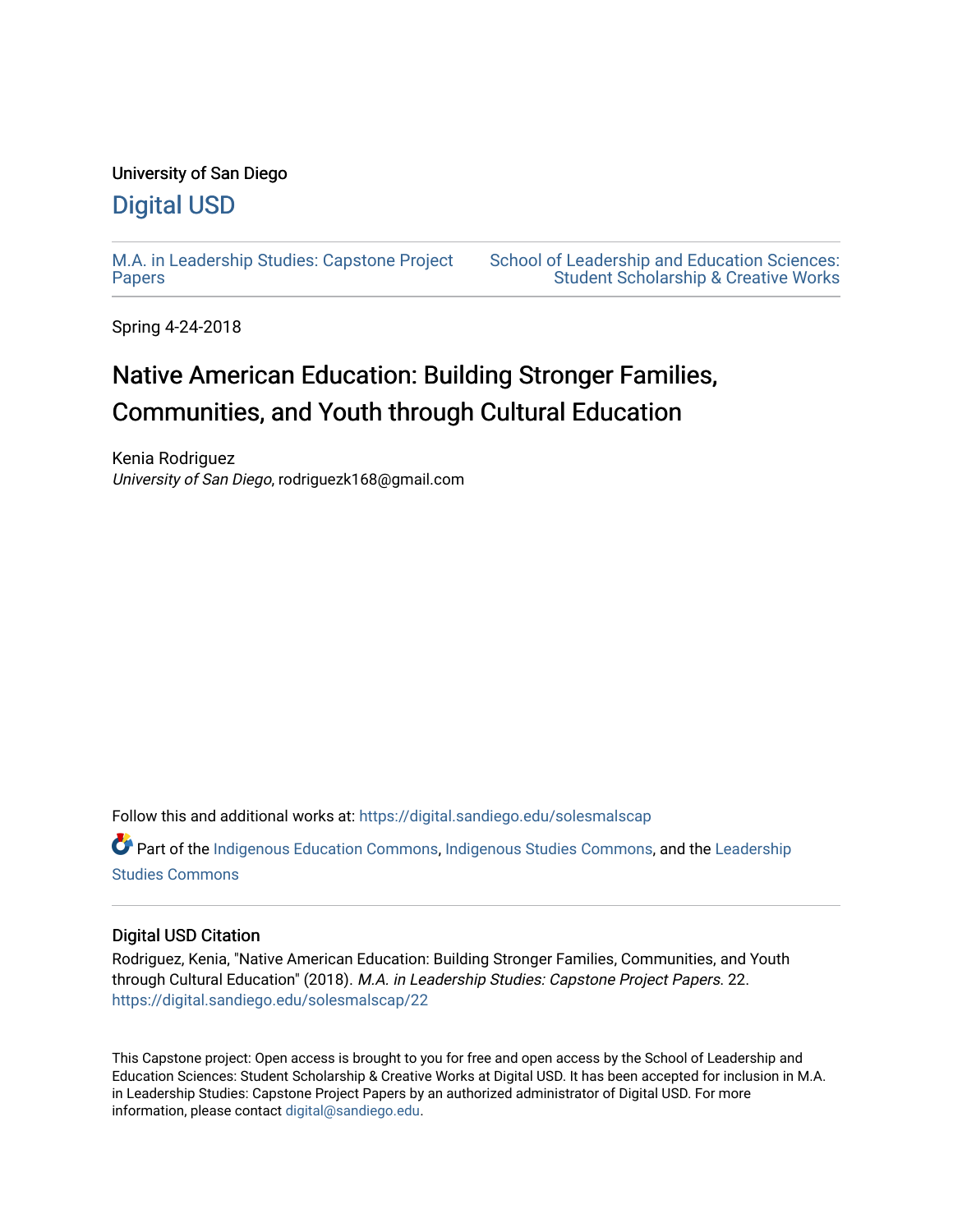# **Native American Education: Building Stronger Families, Communities, and Youth through Cultural Education**

**Kenia R. Rodríguez**

**School of Leadership and Education Sciences**

 **University of San Diego**

**Spring 2018**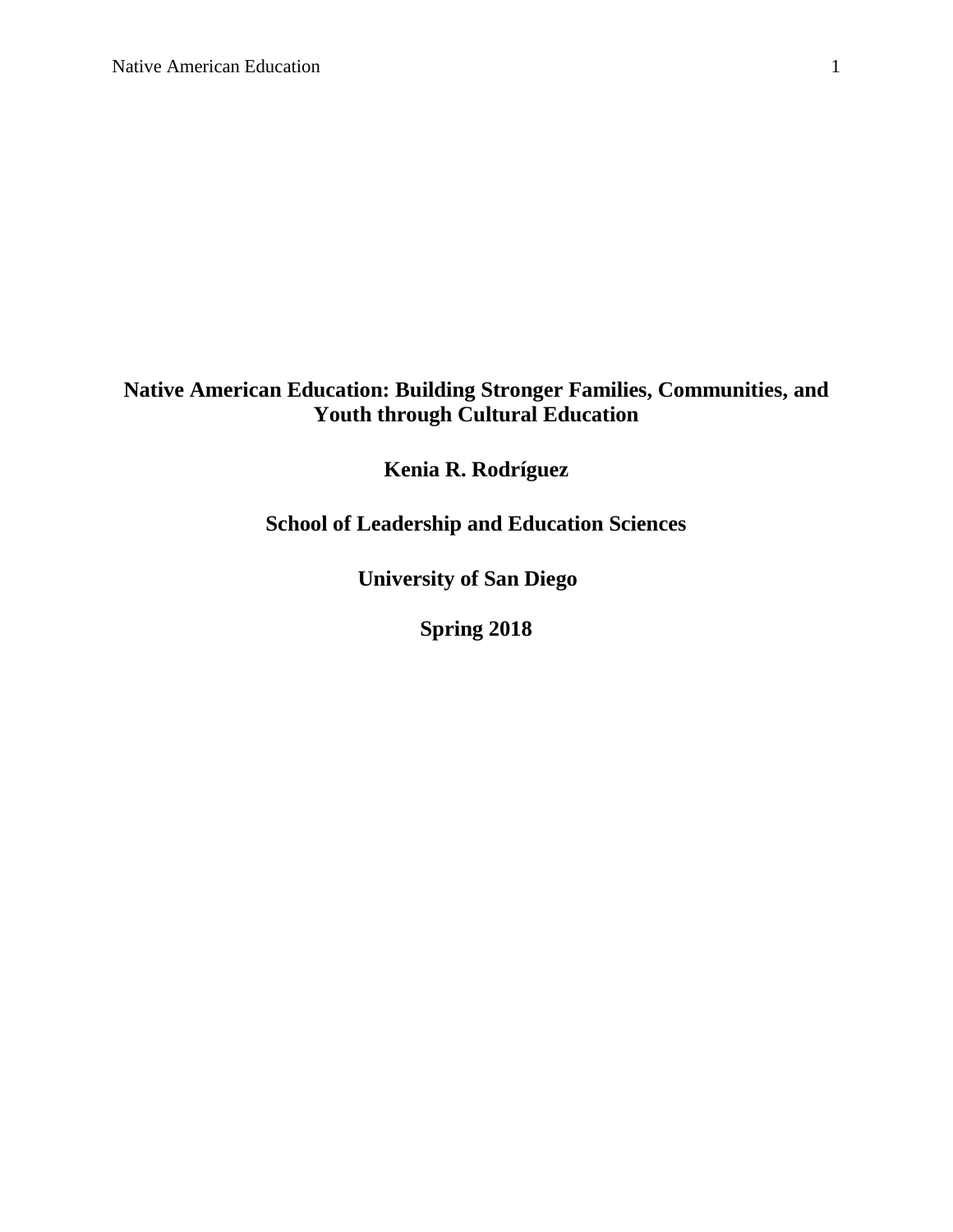### **Table of Contents**

- **I. Abstract**
- **II. Personal Background**
- **III. Leadership Philosophy**
- **IV. Introduction to the topic**
- **V. Community Leadership**
- **VI. Culture and Language: Integration of Graduation requirements**
- **VII. Gap, Challenge and Opportunity**
- **VIII. Looking Through the Magnifying Glass**
	- **IX. Conclusion and Directions**
	- **X. References**
	- **XI. Appendix A: College and Universities Enrollment**
- **XII. Appendix B: Tribally Controlled Colleges**
- **XIII. Appendix C: Absenteeism**
- **XIV. Appendix D: High School Graduation Rates**
- **XV. Appendix E: SWOT Example Analysis (Establishing Cultural Classes)**
- **XVI. Appendix F: SOAR Example Analysis (Establishing Cultural Classes)**
- **XVII. Appendix G: Native American Cultural Class Pictures**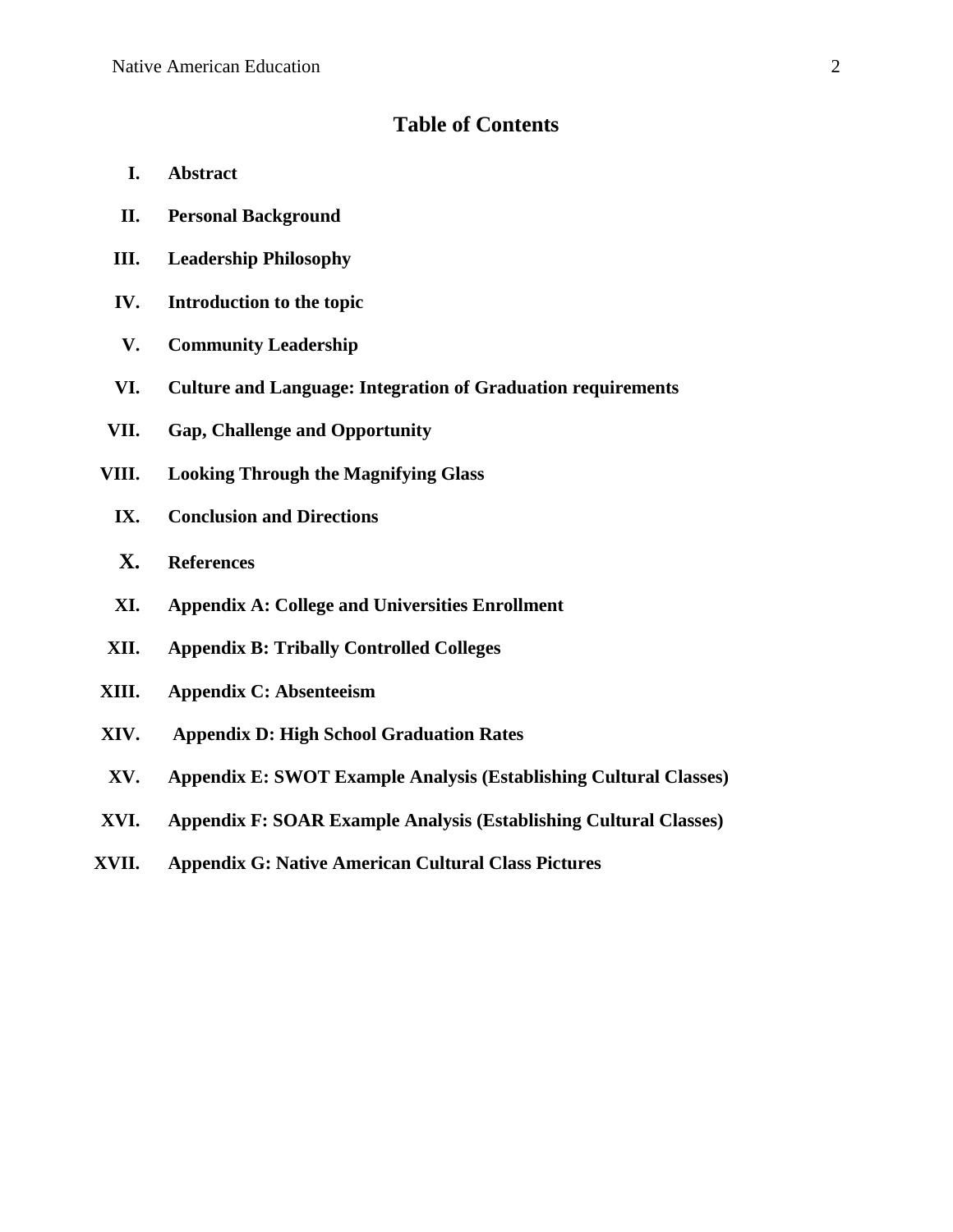#### **Abstract**

The College dropout rate among Native American students in public high schools, Colleges and Universities is the highest compared to any other student group in the United States. Many have attributed this to the educational disparity that Native American students experience to the lack of cultural education, in addition to cultural bias against them in school or communities. Therefore, this research/applied project is focused on analyzing the collective leadership in Native American communities and the impact it has on a young person's decision in pursuing higher education. In addition it will examine the importance of integrating Native American cultural classes in school curriculum, which will incorporate the importance of tribal values (culture and language preservation), cultural knowledge and skills, along with an enhanced learning environment to cultivate future leaders.

*Keywords:* **Native American, Educational Disparity, Cultural Education, Culture and Language Preservation**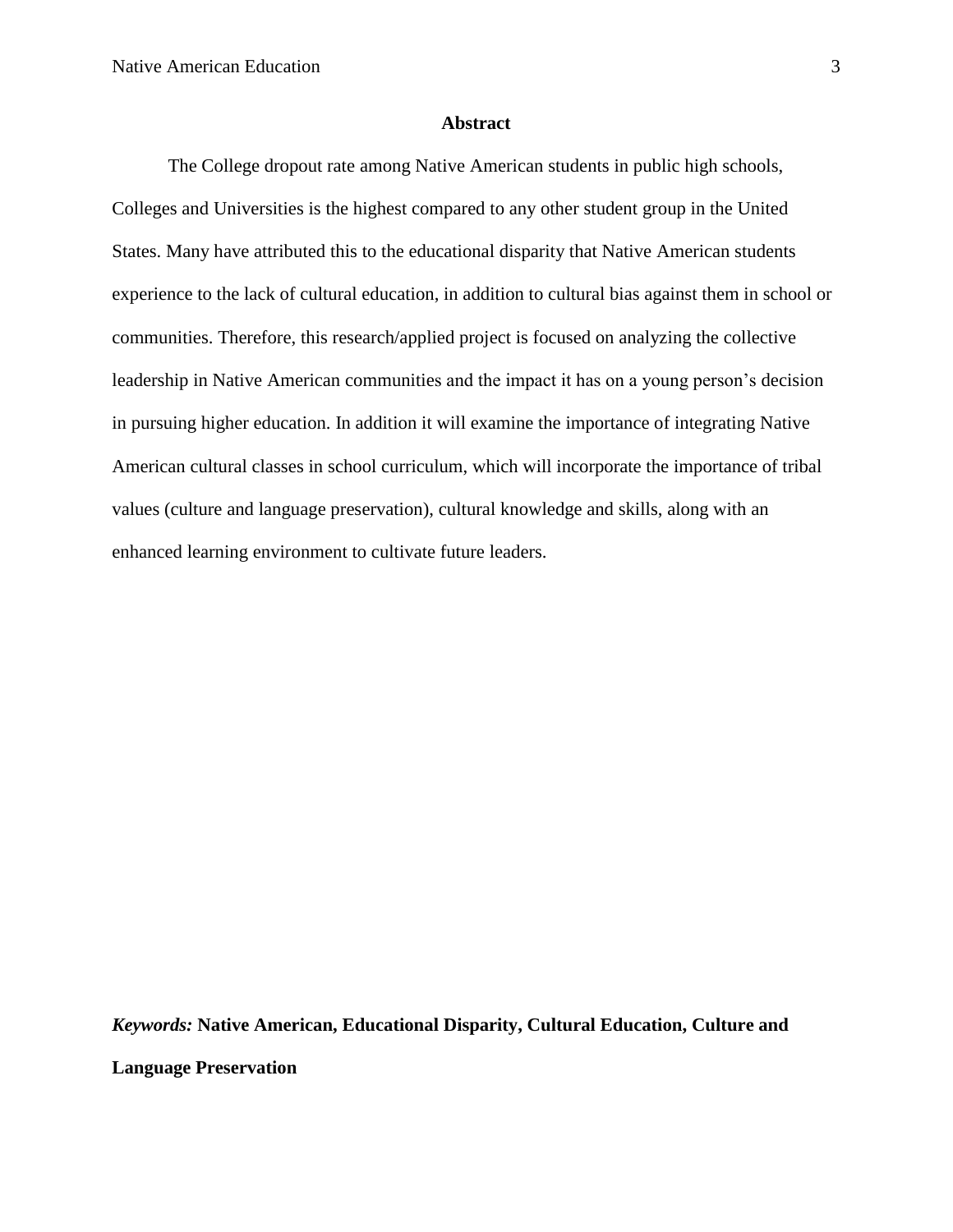#### **Personal Background**

When I graduated from high school in 2005, I thought that I would never go back to San Pasqual High School. However, I realized within my first year of college that San Pasqual, along with my family's culture, and my hometown Winterhaven, California are the three most important aspects in my life that keep me motivated to continue on my academic journey. Growing up in a small town alongside a rural and tribal community with a population of approximately fifteen hundred individuals, where drugs and alcohol have overtaken many lives from adults to youths has opened my eyes into the true reality of what future generations will be exposed to. In addition, many adolescents in my community do not have the opportunity to further their education either because they do not want to or because they lack resources. Many end up dropping out of school, becoming single parents, alcoholics, drug addicts, or getting incarcerated. With everything I have seen through the years, I felt the urge to contribute to the lives of current and future generations by motivating and providing them with educational resources that will allow them to pursue higher education and become future leaders. Working for TRIO Student Support Services Program as an Outreach Coordinator and Co-Advisor for its Leadership Club gave me the opportunity to grow as a student, person, and professional. In this position I was able to identify my calling and passion, which is to work with young people. For the past few years I have been volunteering at San Pasqual High School in Winterhaven as a peer mentor guiding juniors and seniors in the area of college/university preparation. This volunteer experience and previous professional experiences have shown me that most high school juniors and seniors among Native American communities are not prepared for college. First, because they don't have the necessary educational tools and second, because they go out into the real world before understanding and finding their true selves and identities.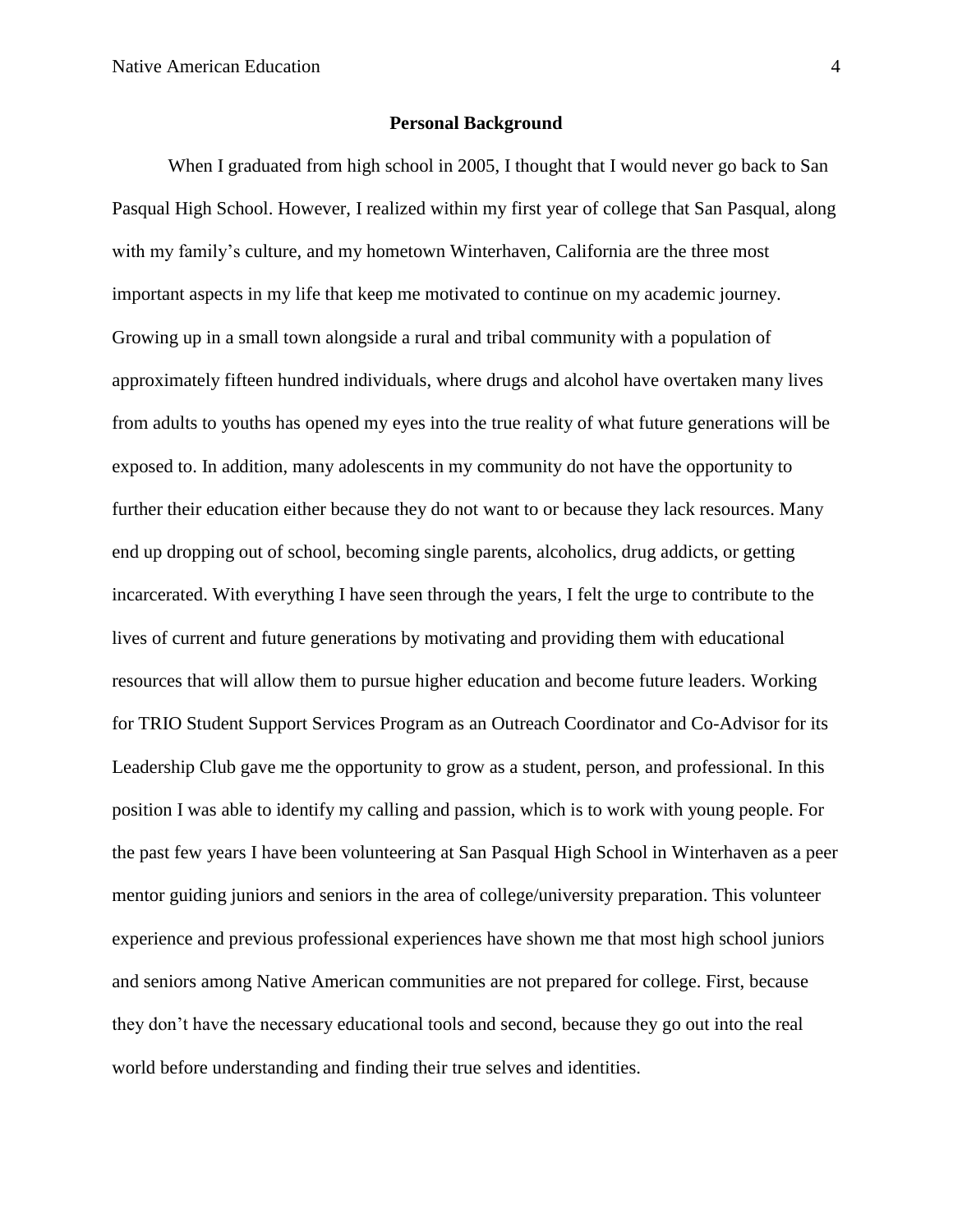### **Leadership Philosophy**

Leadership is not defined by personality traits, power, influence or position, but rather by the way someone approaches the situation in order to help others achieve their goals or solve any conflict. Therefore, leadership demands that the people make adjustments in their values, thinking, and priorities to deal with threats, accommodate new realities, and take advantage of emerging opportunities. At its essence, true leadership orchestrates social learning in regards to complex problems and demanding challenges. People must learn why they are in a particular condition in order to invent pathways forward that produce genuine progress, as opposed to hollow and temporary gains (Williams, 2005). To illustrate, I possess a strong foundation in servant leadership; I strive to find ways to make people's lives better, and I approach my work with passion and commitment, knowing that I can and will make a difference. Moreover, throughout my involvement in my hometown high school for the past few years, I have gained a deep appreciation for the cultural impact leadership development can have in a student's life. That is why I believe that my leadership philosophy of Transformational Leadership contributes to my four main areas of focus; which consist of cooperative learning (collaboration), authenticity, mentorship, and communication (communication with respect towards the individuals culture) will help me guide others and myself to build a stronger community that promotes strong relationships, meaningful learning, and new opportunities for all.



**Figure 1.1** Personal Leadership Philosophy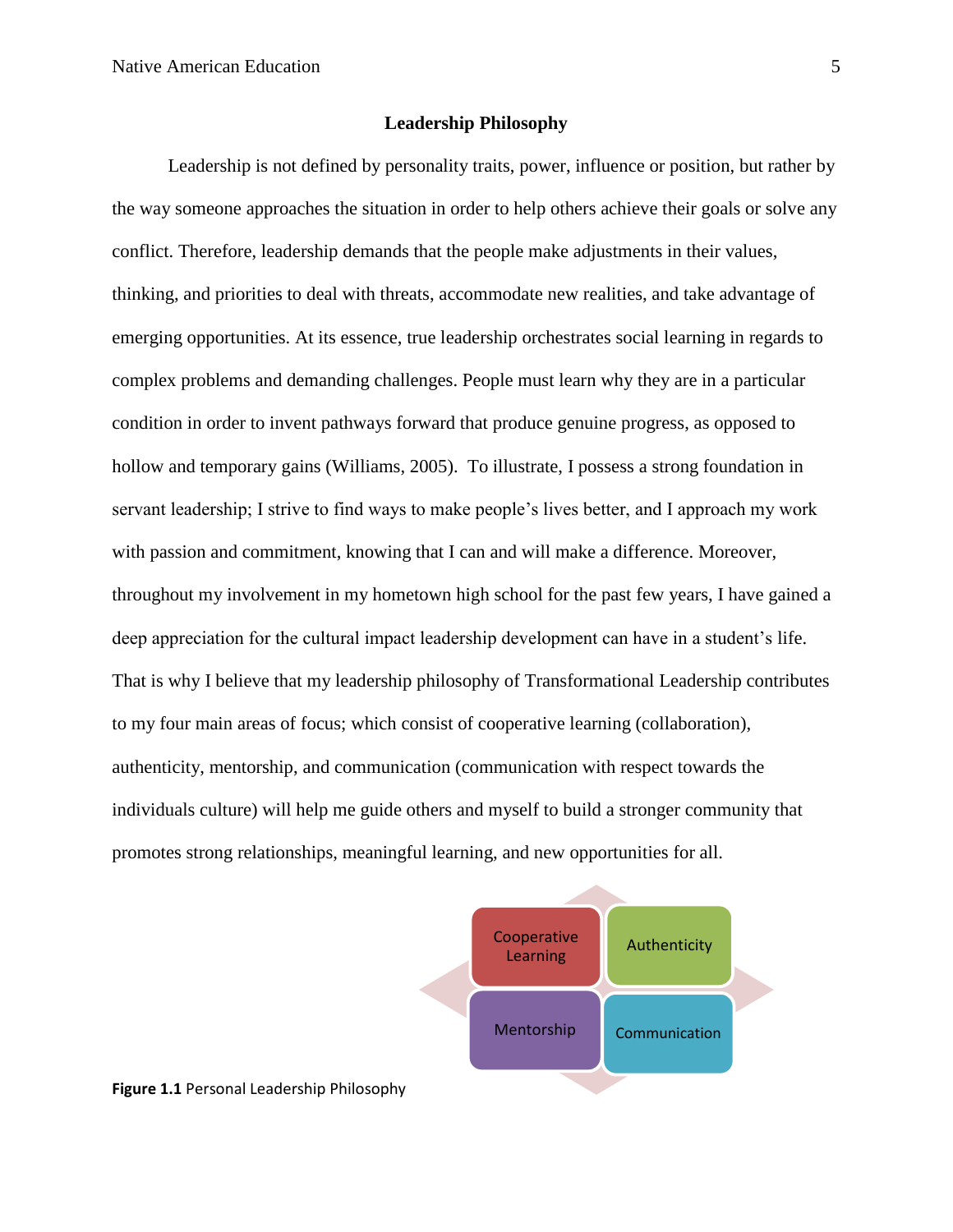### **Introduction of the topic**

The population of interest is Native American students attending San Pasqual High School in Winterhaven California. I will be exploring the lack of educational, professional, and cultural development resources along with the awareness of group leadership in Native American communities and the possible impact on decisions in pursuing higher education. Based on previous studies, these major challenges and needs must be addressed through collective approaches that include community and school board meetings, while also focusing on a collaborative approach from the Native American community. Thus, the study aims to direct attention towards a need for a more inclusive and cultural form of leadership in curriculum that has the potential to harness the capacities of a community's concept of leadership and create substantive change.

In a broader context, this research hopes to bring attention to disparities within the quality of education available to Native American populations, and the correlation to this segment of the country's population representing the lowest graduation rates in the United States (U.S. Department of Education, 2014). Through observing varying outcomes of a culturally influenced curriculum, I hope to draw connections between the lack of presence of this population in higher education and the resources available to them. The educational resources given to Native American communities have historically been below average, resulting in the lowest graduation rates of any community within the U.S, and therefore, success through educational opportunities (U.S. Department of Education, 2014). Among reports of U.S. education statistics, there is a reoccurrence of rhetoric that aims to explain dismal representations of Native Americans within measures of academic success This population's below average enrollment into postsecondary education and even lower attainment of a post-high school has been the focus of much research.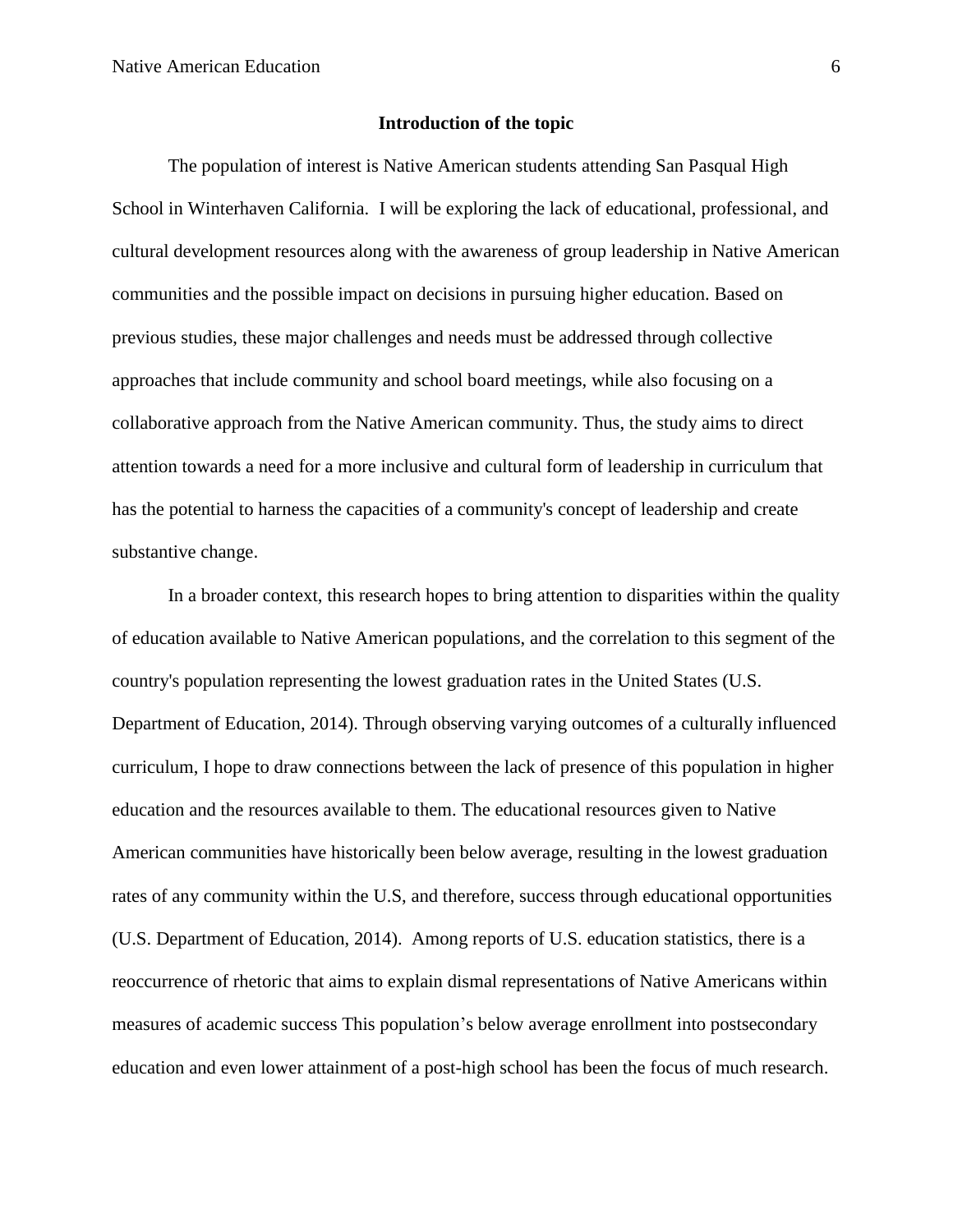Many of the existing studies are qualitative assessments, interviews, and analyses that suggest exploration of possible interventions. Furthermore, this literature research will explore the question: How does the perception of collective leadership in Native American communities along with cultural courses impact decisions in pursuing higher education?

From this dichotomy, relationships to educational statistics take on new perspectives. Such as, Native Americans representing the demographic belonging to the lowest graduation rates in the United States, (U.S. Department of Education, 2014). Moreover, reasoning behind comparative figures related to disparities in post-secondary learning, such as, 22% of Native Americans obtaining an Associate's Degree compared to 54% of white students coupled with 15% percent of Native Americans being conferred Bachelor's degrees can be processed on a systematic scale (PNPI, 2017). This phenomenon in educational attainment can be explained through an awareness of causal factors, such as cultural influences like leadership and the resulting variances in values founded in definitions and of the collective and/or community. The consequences of oppression on this demographic has not been limited to detrimental effects to education resources, but are also reflected in the labor market. Occupational imbalances are also evident as outcomes of staggering statistics. For example, five percent of American Indians receive graduate or professional degrees, compared to 10 percent for the total population, and only nine percent of American Indians earn bachelor's degrees compared to 19 percent for the US population (Devoe & Darling-Churchill, 2008). The unemployment rates within tribal communities are the highest in the U.S, skyrocketing upwards of 40-50% (Ainsworth, 1989). Tribal communities suffer from inabilities to be part of competitive labor forces when inadequacies in education are connected to preexisting conditions such as manufacturing or administration positions for example: Historical trade restrictions, forced removal, land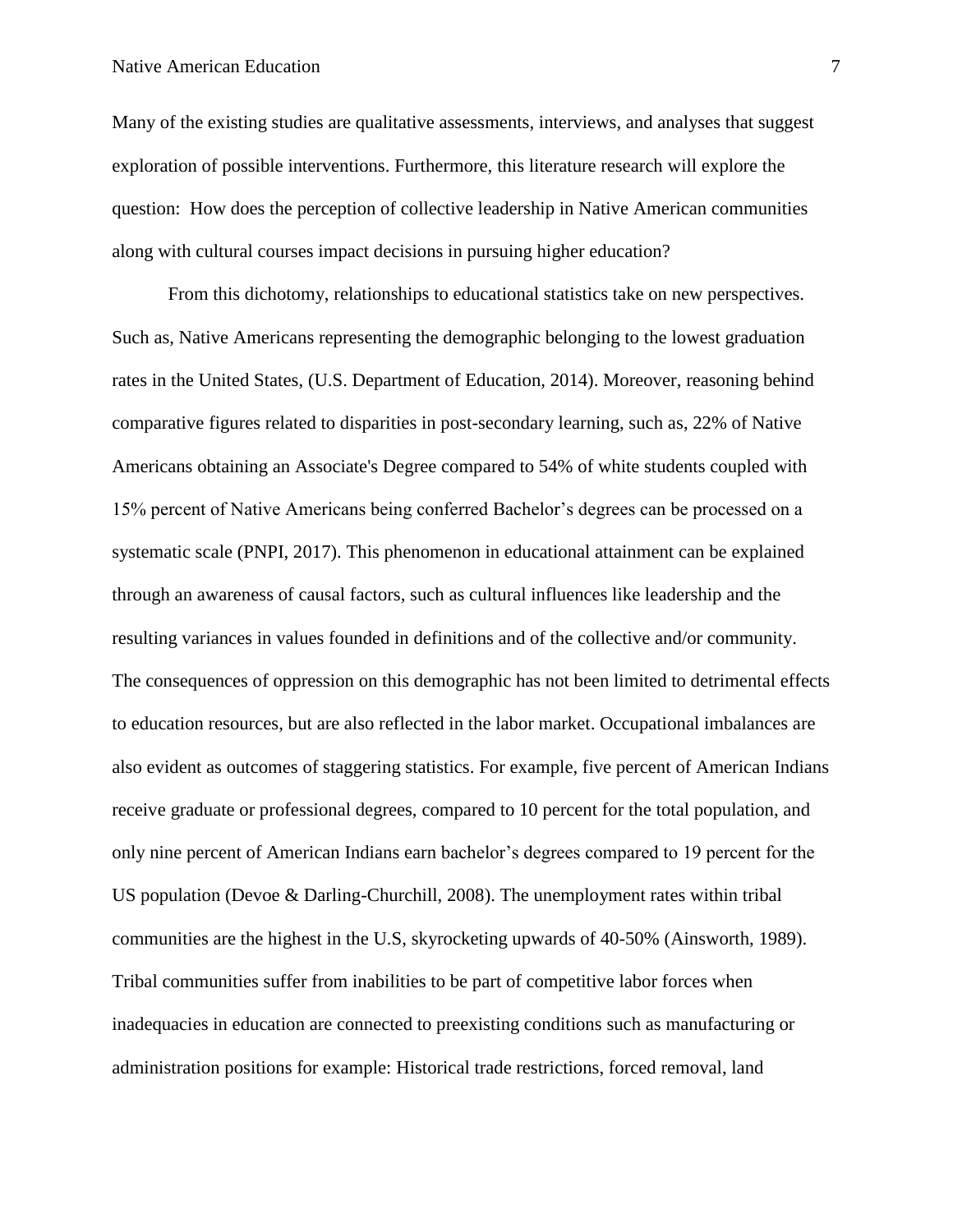allotment, assimilation and targeted relocation are some of the myriad of factors that contribute to the emerging statistics of low educational, occupational, and socioeconomic success. Due to an evident lack of academic resources, students and members of the community enter adulthood with little to no professional development resources, lack of English language comprehension, and insufficient vocational training. Native cultures focus on contribution to a society that is collective and resistant to ideas attached to individualization, thus limiting community exposure to industrial, commercial or technological development (Ainsworth, 1989).

#### **Community Leadership**

Leadership is not defined by a position or power trait, rather by the ability to guide and direct others into a positive outcome. Students, especially those among future generations need to understand the true meaning of leadership and have the ability to recognize their own leadership styles. As we may know leadership is not something that we are born with, rather it is something we learn as we grow up and encounter different situations. That is why in order to recognize their own leadership style, they must know their strengths, weaknesses, values, beliefs and how those personal attributes can help them grow and support their families and communities. In addition, the understanding of leadership, including their own styles comes from the help of those around them, including the community itself. At the heart of teaching, learning, leading, and inquiry lies the community. All Native American schools are situated in a unique community context and informed by local values (Guajardo & Guajardo, 2004). Furthermore, the community has a profound effect on the way children are raised and how individuals view themselves, and the opportunities residents have for economic and social wellbeing (McKnight, 1993).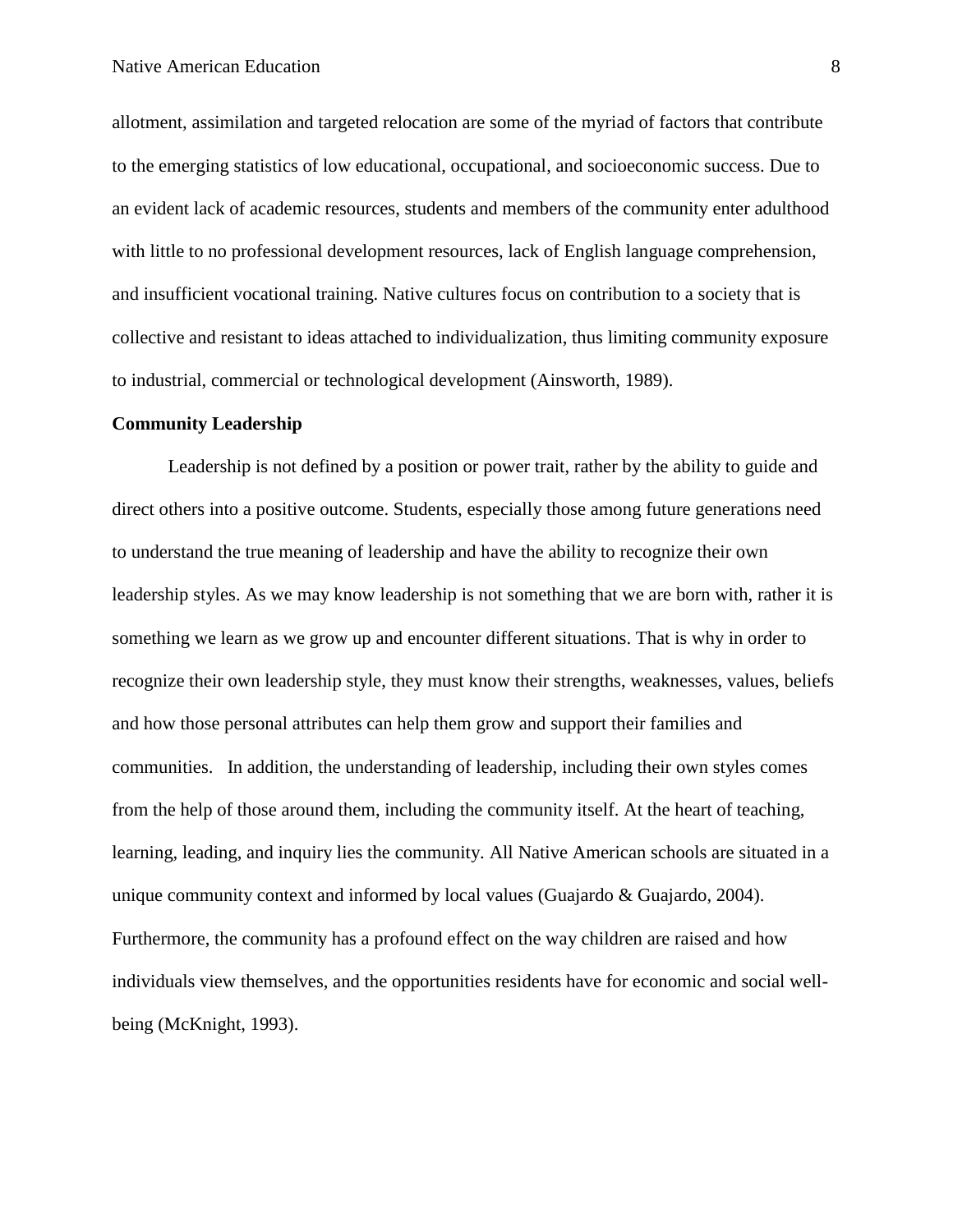Students need to serve in collaboration with their teachers to recognize how their community influences their ability to become leaders and pursue higher education. That is why it is important to identify the impact of an educational leadership model grounded in the community, and how it influences the students in their current and future decisions. Not to mention that in order for those positive outcomes to occur, people and the community require having the capacity for change. For example, we individually can act collectively to produce desired results and organize community resolve to be willing to change in efforts to see our desires reflected in the actions of others. In short, we must be willing to model the change we want to see (Guajardo & Garcia, 2016). These types of changes among the community and those individuals who are around the students, will allow them to achieve profound levels of personal, professional, academic, cultural, and leadership development. Integrating leadership concepts and change among students and their communities allow the students to be more capable to become future leaders and pursue higher levels of education. Additionally, this kind of research, if applied to Native American communities will not only enable the community, but it will allow future generations to pursue leadership development and increase levels of interest in pursuing higher education.

#### **Culture and Language: Integration of Graduation requirements**

One of the richest aspects of any individual and community is the culture that is developed through its history. As a matter of fact, culture and language can be viewed as orientating values of an individual. These identities are reinforced and revitalized through the passing down from one generation to another. In fact, the academic success of Native American students may rely on the impact that both culture and language preservation has on their personal lives. These values in identity can have an impact that extends to the importance of leadership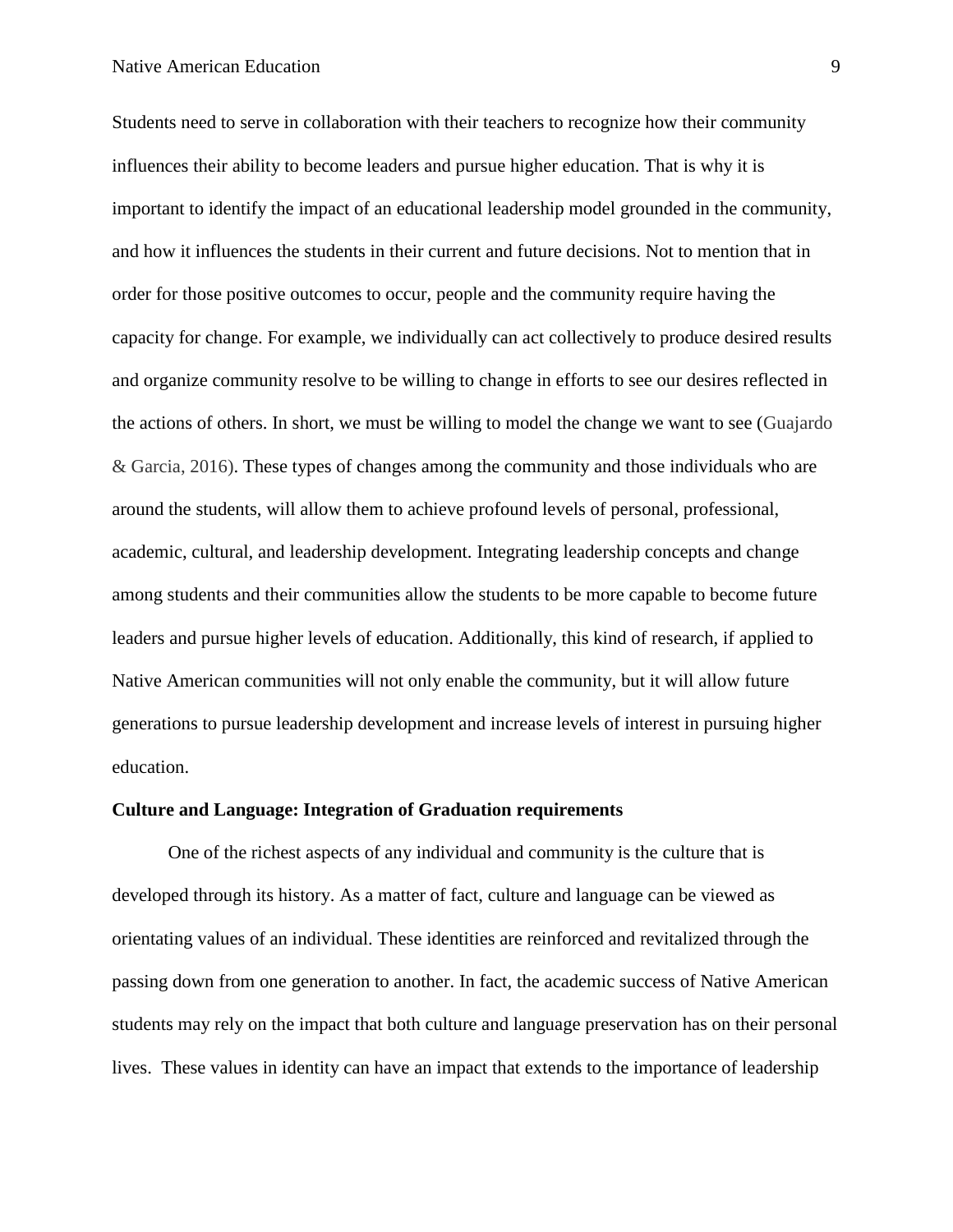contextually within the community so that it may be applied in external settings. Meza (2015) for example, focuses on the importance of promoting sovereignty of Native American tribes among the U.S. and the importance of both language and culture preservation. Additionally, Meza (2015) suggests that increased rates of academic grades, interest in higher education, and selfidentity are results of remaining attentive to cultural foundations. Connecting to the past helps propel individuals into the future with a vision of who they can be. Building students' selfconfidence and self-esteem would result by allowing Native language to meet the foreign language requirement. Equally important, the mere fact that Native languages are important enough to count as a graduation requirement helps build the view of the importance of the Native culture within postsecondary institutions and therefore reinforces the individual student's identity (Meza, 2015). Furthermore, this article along with other related research such as the Educational Leadership for Community Development: *National Forum of Applied Educational Research Journal* allows educational policy makers to realize that language and culture preservation is important in any Native student's life and it can be incorporated and implemented into policy through schools' curriculum as a graduation or foreign language requirement. In addition to facilitating preservation, it will increase academic grades and graduation rates among the Native population, therefore stemming a rise in higher education enrollment. Moreover, it will permit the individual to realize his/her leadership path, because without leaders who know the traditional culture or language, tribal heritage and civilization is lost (Meza, 2015).

### **Gap, Challenge and Opportunity**

As mentioned before, Native American students have historically been below average in national educational statistics, and persistently remain positioned as having the lowest graduation rates of any subgroup in the United States. Wilcox, Kristen and Campbell (2015) examine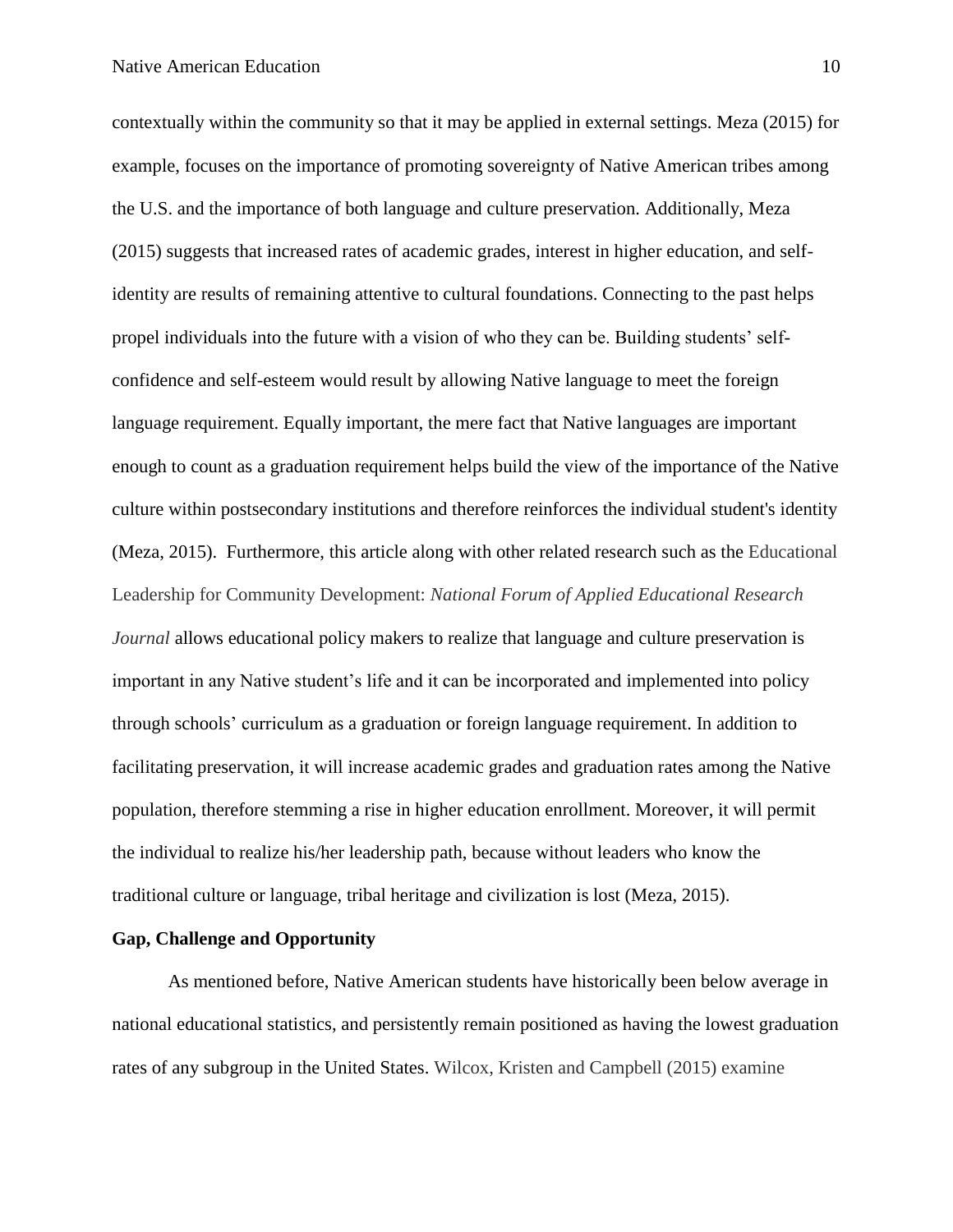antecedents to Native American enrollment into higher education programs. One of the main reasons for low graduation rates has to do with school dropouts, yet Native American youth continue to leave high school before high school graduation at some of the highest rates of any subgroup (Faircloth & Tippeconnic, 2009). These high dropout rates are not a recent phenomenon. They have persisted for as long as such data have been compiled. Questions abound as to how educators might improve Native American youth graduation rates and what kinds of schools and classroom support them (Wilcox, Kristen and Campbell, 2015). The greatest contribution of this article is the analytical data of how to improve and increase graduation rates among Native American youth. In addition to increasing graduation rates, it focuses on what elements or services the Native youth population may need in order to succeed and obtain higher education. Moreover, it states that the main cause of school dropouts can be viewed in the context of the cultural disconnection between home, school and higher education institutions. Disproportionately, a high number of Native American students that do not make it to graduation live in a variety of locales including reservation, rural communities, and cities (DeVoe & Darling-Churchill, 2008). Scholars have noted, this problem is associated with other serious concerns regarding the collective maintenance of Native American culture and communities (Wilcox, 2015). Incorporating the importance of how school dropouts and community living are related and relevant to varying levels of graduation rates is an important fact to consider. The reason being is that many Native students depend on their community as well as their families to make educational decisions. Moreover, if schools in tribal communities' integrated Native culture and language, it may create a reciprocal relationship that increases the capacity of community to create a substantive change and help the Native youth further their levels of educational attainment.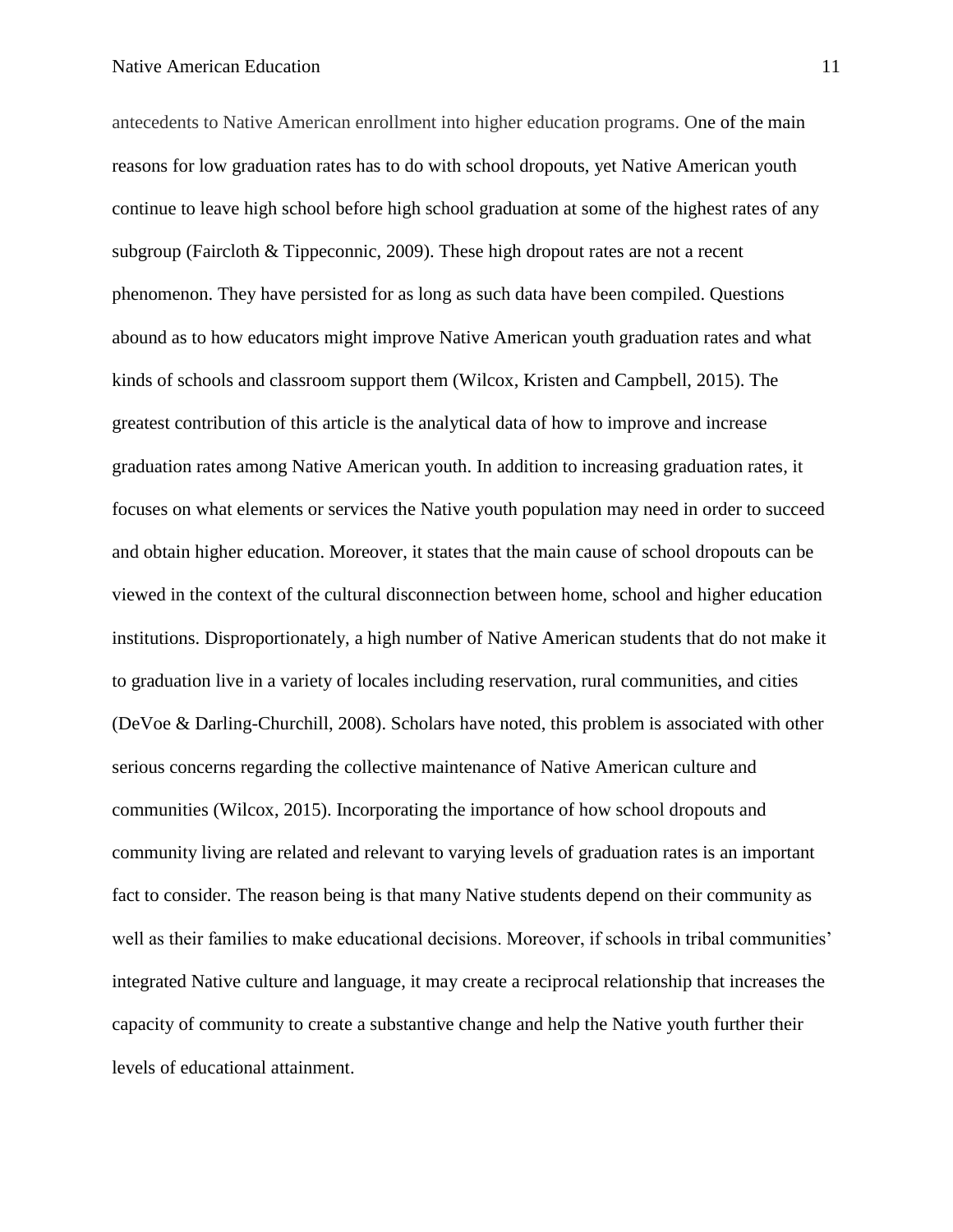Equally important, circumstances that influence recruitment and retention of Native American students in postsecondary institutions provide insight for analysis of differing perceptions and values. Mosholder, Waite, Larsen, and Goslin (2016) provide insight into dilemmas faced by Native American students when enrolling into post-secondary programs and institutions. Through a methodology composed of mostly survey questions, focus groups and analysis of the resulting interview transcripts, researchers have attempted to measure activities and programs that lead to increased accessibility and retention of Native American students in postsecondary university settings. Questions were focused around communities, family, friends and elders inside and outside of these academic settings. In addition, it explored the aspects of how inclusion, values, activities, designated spaces, mentoring programs, adequate money, resources and preparation strengthened student retention and persistence to complete programs. The findings suggest a need to incorporate commonly found collective perceptions of Native American culture into postsecondary planning strategies. Specifically, the results suggest that programs and curriculum cultivated from social components of Native American culture positively correlated with Native American student enrollment and retention, student mentoring increased determination to enroll in and complete postsecondary education, student mentoring's efficacy increased when conducted through an informal relationship, a space for the construction of communal sentiment among Native American students was vital but did not need to be identified through a designated building or space, and effective communication to these students was best done through interpersonal relationships. (Mosholder, Waite, Larsen, and Goslin, 2016) These findings suggest that there is an emphasis on the collective social fabric for Native American students that are essential in promoting college level enrollment and retention, especially when enrolling into Eurocentric institutions that produce a differing identity of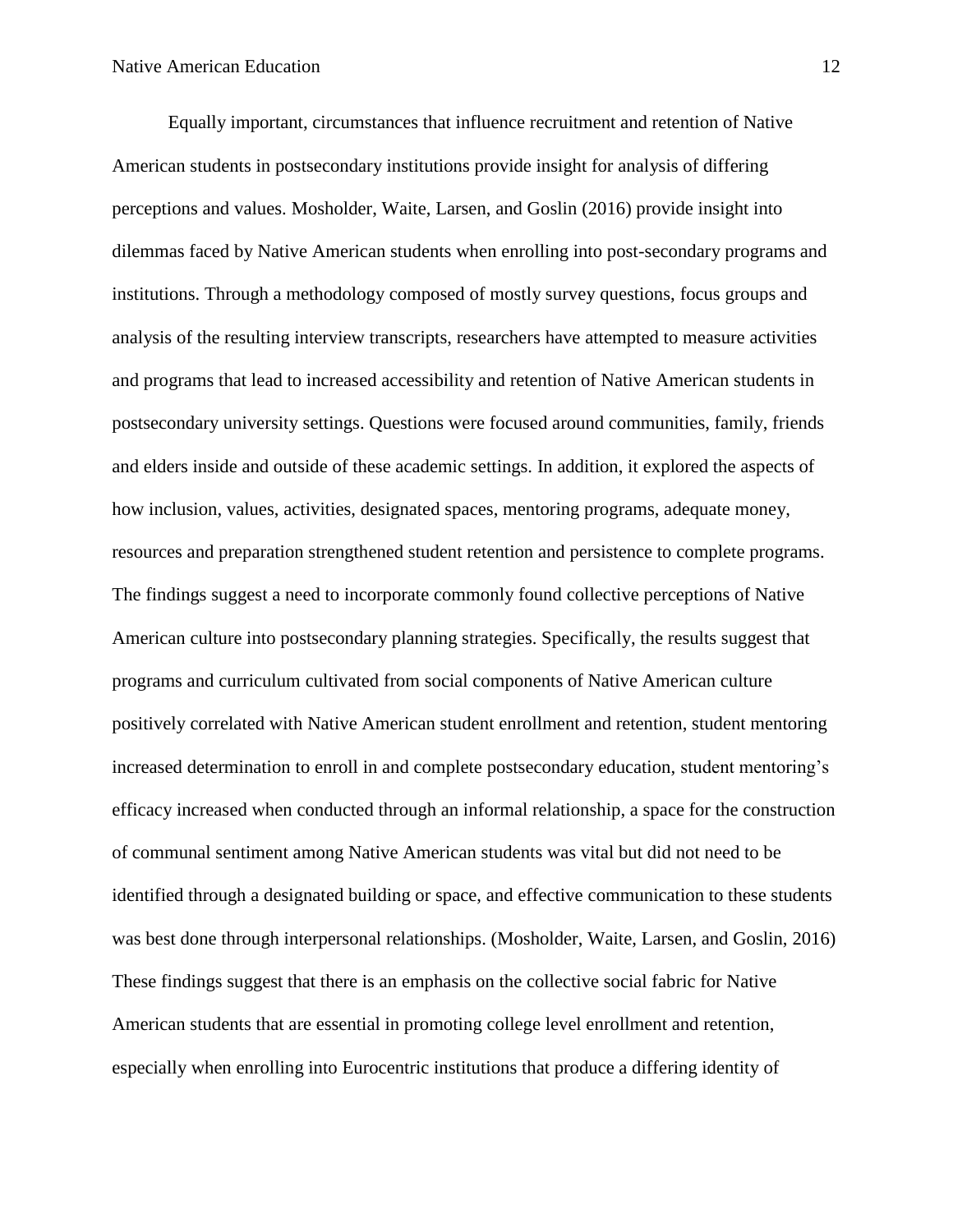individualistic adherence from their student bodies. Moreover, such studies also suggest that further explanatory research can be conducted to connect cultural paradigms of varying student ethnicities and how they may influence post-secondary educational decisions.

### **Looking through the magnifying glass**

Conducting an environmental scan provided me with insight into what both the public and private education sectors have to offer in regards to Native cultural classes within their districts. The scan itself gave me a deep synopsis that not many schools teach or offer Native courses as part of their school curriculum, due to the fact that not much research has been done within that area. Although, I did not find any research, the high school I attended, San Pasqual High school currently provides a Kwatsan Native America class to those students who want to learn more about their language and culture. By providing this cultural class students get the opportunity to expand their knowledge, teach others and motivate them to increase their grades and school attendance. In addition, the National Center for Education Statistics: Status and Trends in the Educations of American Indians an Alaska Native: 2008 *Status and Trends in the Education of American Indians and Alaska Native* examines both the educational progress of American Indian/Alaska Native children and adults and the challenges they face within education (Appendix A). This report shows that over time more American Indian/Alaska Native students have pursued higher education and the attainment outlooks have improved. However, in spite of these improvements, 60 percent of Native American eighth grade students are still reporting high absences within the school system nationwide (Appendix C). In addition to that in 2006, 75 percent of Native American Students received a high school diploma compared to 72 percent during the 2014-2015 school year (Appendix D). Moreover, the research illustrates that school administrations have reported serious problems with absenteeism, student tardiness, lack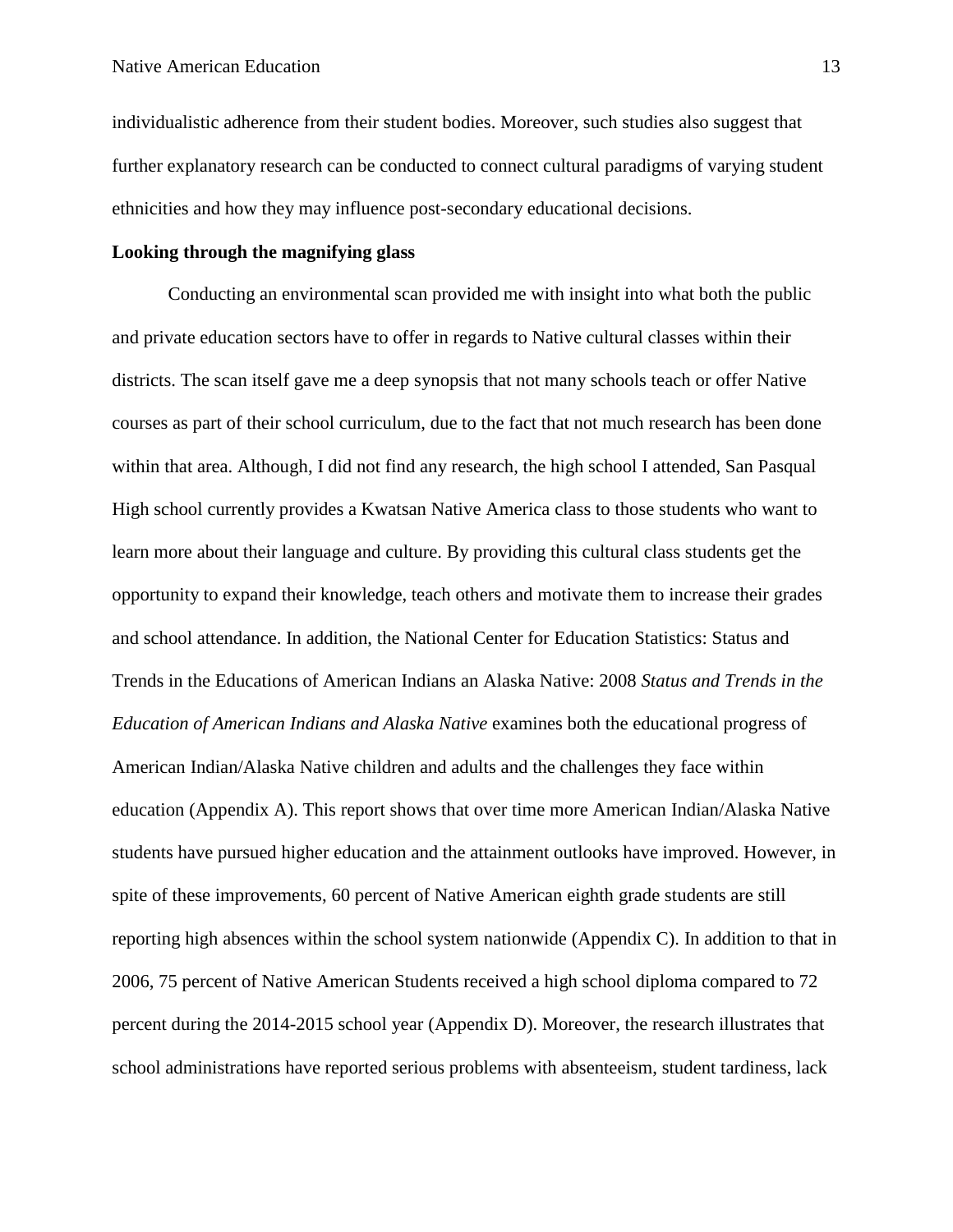of involvement and low expectations within at least one fourth of Native American students between fourth to eighth grade. Moreover, in a more extensive view of the research, it states that although students may not feel a sense of belonging within their school, once they enter postsecondary education that sense of belonging develops, due to tribal controlled colleges. The main purpose of tribal controlled colleges is to foster an environment that focuses on American Indian culture in order to preserve, enhance and promote language and traditions. For example, during fall 2001 to fall 2006 tribally controlled colleges increase by 23 percent from 14,1000 to 17,300 (Appendix B). In a broader context the research shows that the reason for increasing rates may be due to the learning opportunities students are receiving, in addition to their personal holistic growth. Therefore, the environmental scan took a deeper look in to the threats that Native American students face during both middle and high school, in addition to the positive outcome of attending a tribally controlled college. For that reason, collective leadership in Native American communities in combination with family involvement and Native American cultural classes can increase not only school attendance within this population, but also the motivation to pursue higher education and one day give back to their community as well to teach future generations.

### **Conclusion and Directions**

Reviewing the plethora of cultural components that exist within the various sovereign tribal cultures within the United States would be a tedious process outside the resources and scope of this review. However, incorporating the thematic values of collective leadership and community that exist throughout many of the Native American nations provides a variable that could contribute to the inequity found in measures of this population's educational success within a traditionally individualized environment that many college institutions are rooted in. Disparate levels of Native American student graduation rates and therefore postsecondary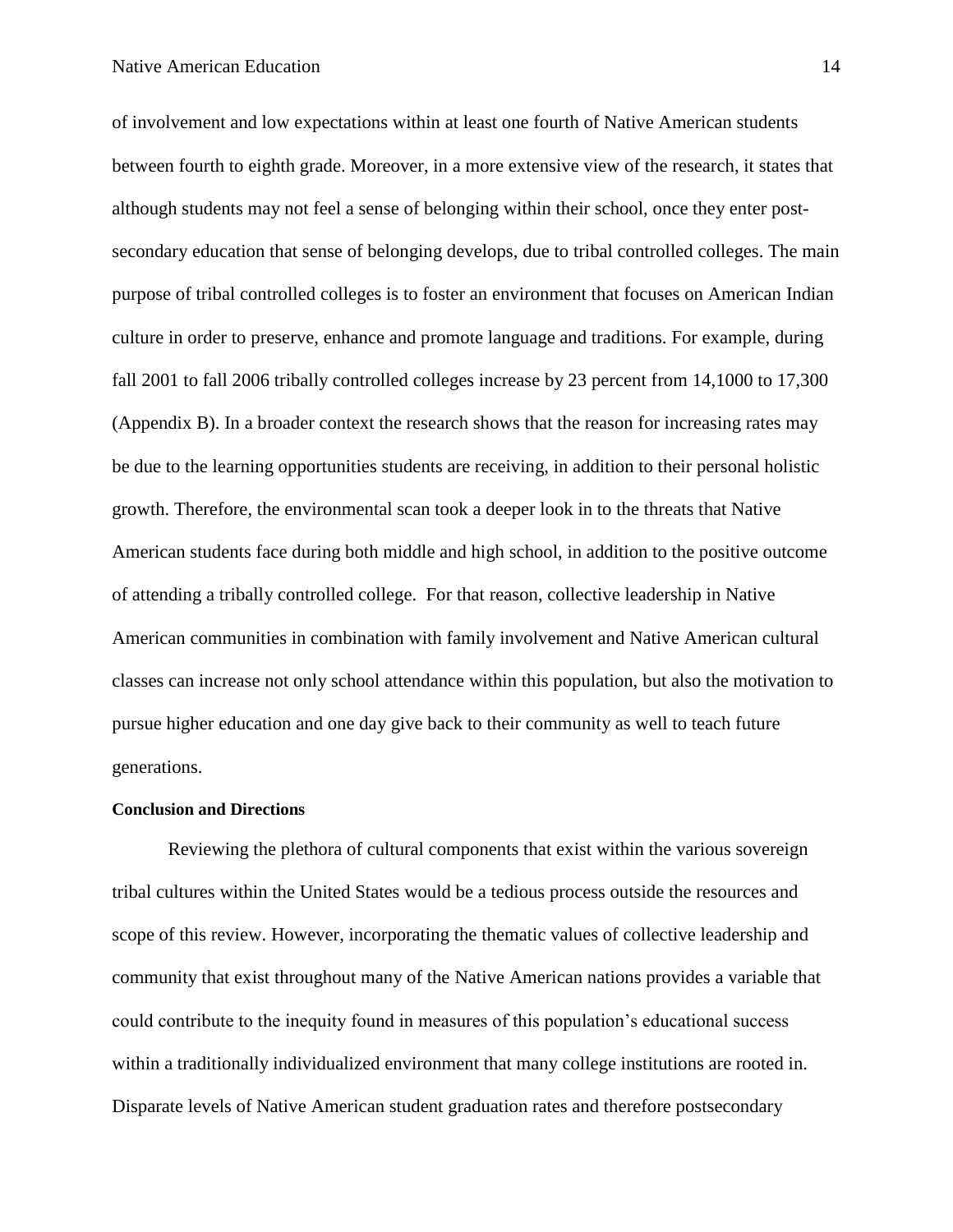enrollment can be reduced by community collaboration to strengthen leadership development within this segment of the U.S. population. In addition, it is essential to incorporate both facets of postsecondary institutions and tribal cultural components into the educational community, such as cultural safe spaces, college and university tribal outreach coordinators, and Native American cultural/leadership clubs. Moreover, the perception of collective leadership in Native American communities has the potential to impact the decision-making in pursuing higher education among the population's youth. Ensuring these perceptions are reinforced as a student progresses to postsecondary education and that they are welcomed in higher education environments is vital. Overall, the commitment and collaboration of the community will not only allow the students to become more motivated to attend higher education, but also acknowledge core values of their culture and the impact of leadership through educational achievement and embracing roles within communities to enact positive change.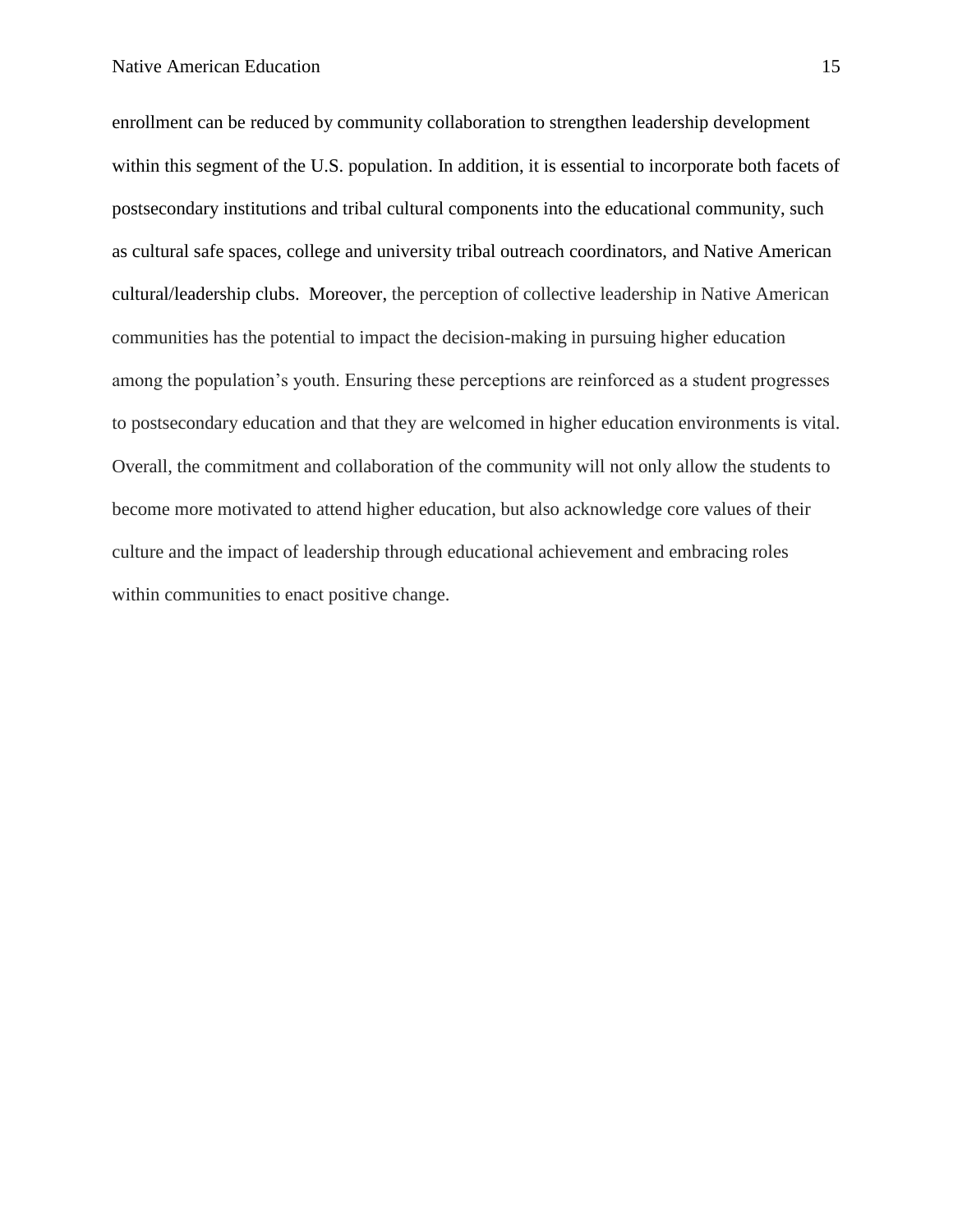### **References**

Guajardo, M. A., & Garcia Jr., S. (2016). Educational Leadership for Community Development. *National Forum Of Applied Educational Research Journal*, *29*(1/2), 64-74.

Meza, N. (2015). Indian Education: Maintaining Tribal Sovereignty through Native American Culture and Language Preservation [notes]. *Brigham Young University Education And Law Journal*, (1), 353.

Minthorn, R. r. (2014). Perspectives and Values of Leadership for Native American College Students in Non-Native Colleges and Universities. *Journal Of Leadership Education*, *13*(2), 67- 95. doi:10.12806/V13/I2/R4

Mosholder, R. S., Waite, B., Larsen, C. A., & Goslin, C. (2016). Promoting Native American College Student Recruitment & Retention in Higher Education. *Multicultural Education*, *23*(3/4), 27-36

Ainsworth, R. G. (1989). An overview of the labor market problems of Indians and Native Americans.

Flynn, S. V., Duncan, K., & Jorgensen, M. F. (2012). An Emergent Phenomenon of American Indian Postsecondary Transition and Retention. *Journal Of Counseling & Development*, *90*(4), 437-449. doi:10.1002/j.1556-6676.2012.00055.x

Post-Secondary national Policy Institute. Native American Students. (2017, January 31). Retrieved April 02, 2017, from <https://pnpi.org/factsheets/native-americans-in-higher-education/>

DeVoe, J.F. and Darling-Churchill. K.E. (2008). Status and Trends in the Education of American Indians and Alaska Natives. Washington, DC: U.S. Department of Education. National Center for Education Statistics. (NCES 2008-084). <https://eric.ed.gov/?id=ED502797>

U.S. Department of Education (2014, April). Public High School Four - Year On - Time Graduation Rates and Event Dropout Rates: School Years 2010 – 11 and 2011–12 . Retrieved February 25, 2017.

Faircloth, S., & Tippeconnic, J. W. (2009, December 31). The Dropout/Graduation Crisis among American Indian and Alaska Native Students: Failure to Respond Places the Future of Native Peoples at Risk. Retrieved from<https://eric.ed.gov/?id=ED511323>

Wilcox, Kristen Campbell. ""Not at the Expense of Their Culture": Graduating Native American Youth from High School." *The High School Journal* 98.4 (2015): 337-52. Web.

Williams, D. (2005). Real Leadership: Helping people and organizations face their toughest challenges. San Francisco: Berrett Koehler, 355.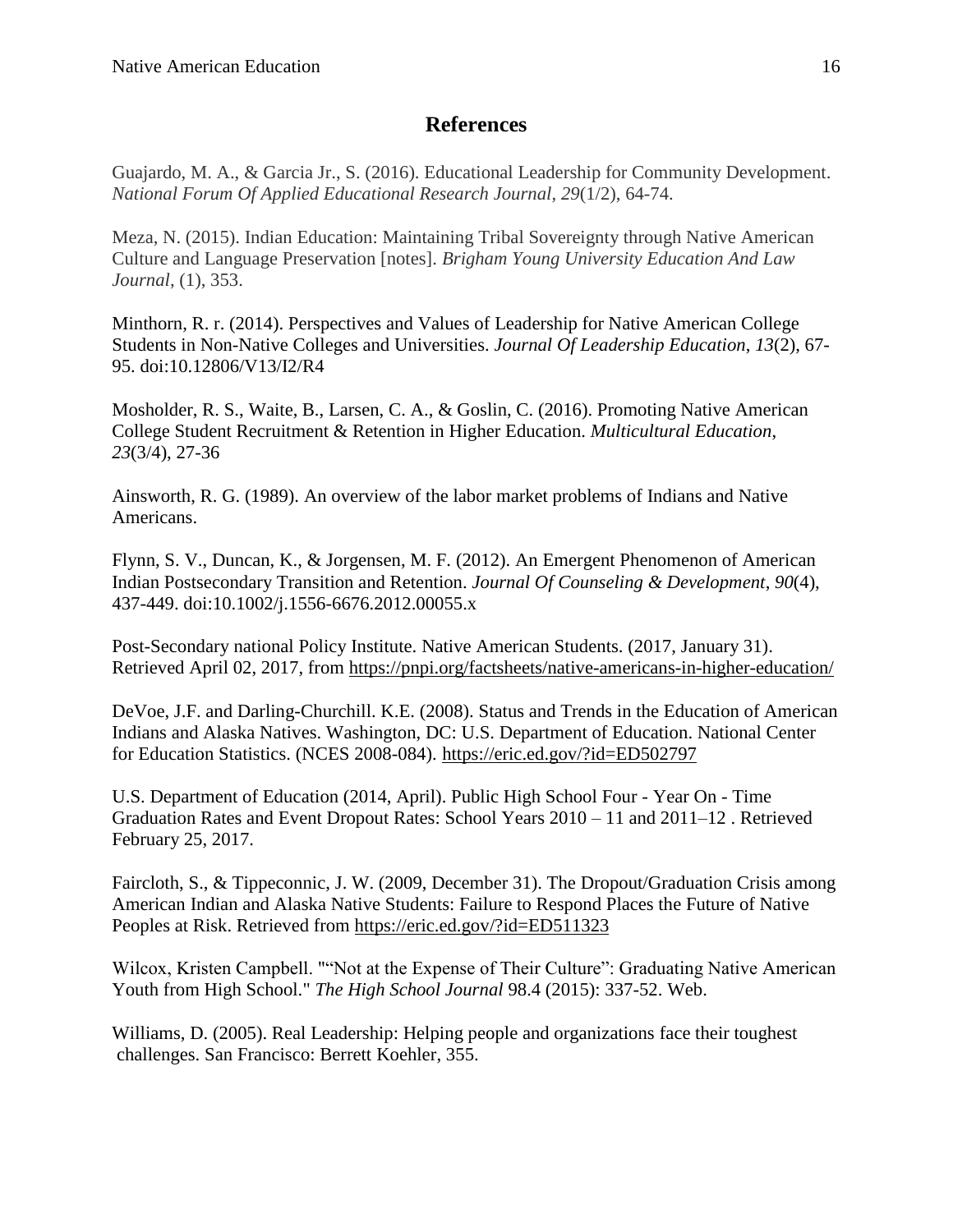### **Appendix A: Colleges and Universities Enrollment**

**Enrollment of American Indian/Alaska Native students in colleges and universities more than doubled in the past 30 years. In 2006, American Indian/Alaska Native students accounted for 1 percent of total enrollment in colleges and universities.**

**Figure 6.1. American Indian/Alaska Native enrollment in public and private degree-granting institutions, by type of institution and sex: Selected years, 1976 through 2006**

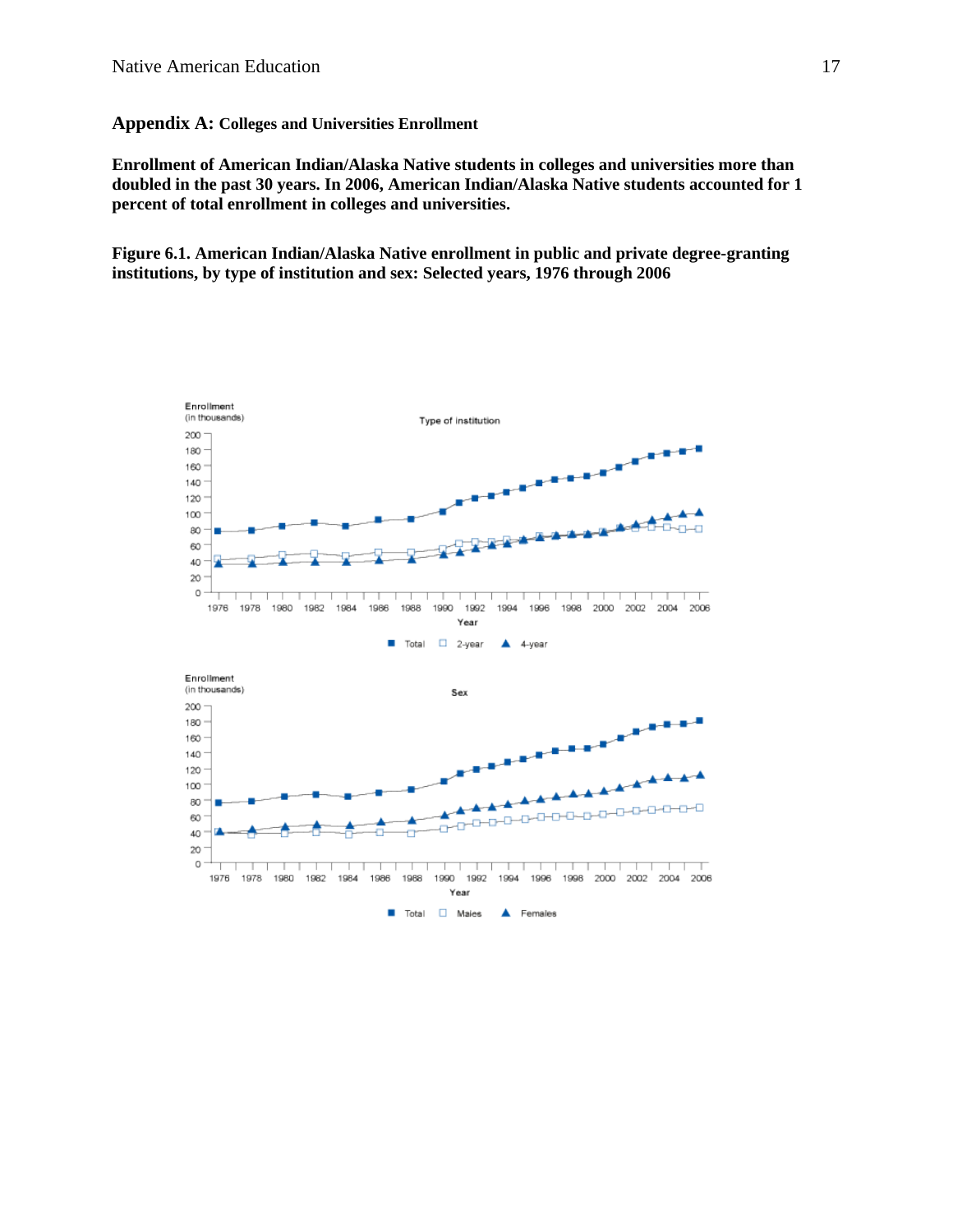# **Appendix B: Tribally Controlled Colleges**

### **Table A-6.2. Enrollment in tribally controlled colleges: Fall 1997 through fall 2006**

| <b>Tribally controlled college</b>              | 1997              | 1998                                                                  | 1999              | 2000  | 2001  | 2002  | 2003  | 2004  | 2005  | 2006  |
|-------------------------------------------------|-------------------|-----------------------------------------------------------------------|-------------------|-------|-------|-------|-------|-------|-------|-------|
| <b>Total</b>                                    |                   | 13,583 13,940 13,928 13,680 14,075 15,468 17,776 17,605 17,167 17,255 |                   |       |       |       |       |       |       |       |
| Bay Mills Community College                     | 453               | 369                                                                   | 321               | 360   | 368   | 430   | 386   | 401   | 406   | 550   |
| <b>Blackfeet Community College</b>              | 411               | 396                                                                   | 291               | 299   | 341   | 418   | 546   | 561   | 485   | 467   |
| Cankdeska Cikana Community<br>College           | 142               | 124                                                                   | 134               | 9     | 169   | 160   | 190   | 197   | 198   | 233   |
| Chief Dull Knife College <sup>1</sup>           | 508               | 448                                                                   | 448               | 461   | 442   | 268   | 442   | 356   | 554   | 359   |
| College of the Menominee Nation                 | 225               | 249                                                                   | 385               | 371   | 407   | 530   | 499   | 507   | 532   | 513   |
| Diné College                                    | 1,732             | 1,875                                                                 | 1,881             | 1,712 | 1,685 | 1,822 | 1,878 | 1,935 | 1,825 | 1,669 |
| Fond du Lac Tribal and Community<br>College     | 704               | 701                                                                   | 935               | 999   | 1,023 | 1,315 | 1,735 | 1,775 | 1,981 | 2,181 |
| Fort Belknap College                            | 218               | 163                                                                   | 266               | 295   | 170   | 158   | 215   | 257   | 175   | 161   |
| Fort Berthold Community College                 | 223               | 291                                                                   | 285               | 50    | 50    | 249   | 274   | 285   | 241   | 196   |
| Fort Peck Community College                     | 360               | 316                                                                   | 370               | 400   | 419   | 443   | 419   | 504   | 408   | 441   |
| Haskell Indian Nations University               | 846               | 779                                                                   | 885               | 918   | 967   | 887   | 918   | 928   | 918   | 889   |
| Ilisaqvik College                               | $\qquad \qquad$   | $\overline{\phantom{m}}$                                              | $\qquad \qquad -$ | 322   | 279   | 316   | 417   | 214   | 278   | 203   |
| Institute of American Indian Arts <sup>2</sup>  | 109               | 109                                                                   | 133               | 139   | 44    | 155   | 154   | 176   | 113   | 192   |
| Lac Courte Oreilles Ojibwa<br>Community College | 493               | 551                                                                   | 485               | 489   | 516   | 550   | 561   | 460   | 505   | 574   |
| Leech Lake Tribal College                       | 135               | 228                                                                   | 222               | 240   | 174   | 244   | 162   | 195   | 189   | 198   |
| Little Big Horn College                         | 243               | 324                                                                   | 207               | 320   | 203   | 275   | 394   | 291   | 259   | 312   |
| Little Priest Tribal College                    | $\qquad \qquad -$ | $\overline{\phantom{m}}$                                              | 147               | 141   | 88    | 146   | 130   | 154   | 109   | 95    |
| Navajo Technical College <sup>3</sup>           | 364               | 227                                                                   | 270               | 841   | 299   | 283   | 300   | 306   | 333   | 392   |
| Nebraska Indian Community College               | 223               | 186                                                                   | 186               | 170   | 191   | 118   | 190   | 190   | 107   | 115   |
| Northwest Indian College                        | 677               | 695                                                                   | 548               | 524   | 600   | 667   | 643   | 519   | 495   | 623   |
| Oglala Lakota College                           | 1,219             | 1,137                                                                 | 1,198             | 1,174 | 1,270 | 1,279 | 1,441 | 1,501 | 1,302 | 1,485 |
| Saginaw Chippewa Tribal College                 | $^\mathrm{+}$     |                                                                       |                   |       |       | 41    | 66    | 109   | 123   | 125   |
| Salish Kootenai College                         | 967               | 1,016                                                                 | 1,075             | 1,042 | 976   | 1,109 | 1,100 | 1,130 | 1,142 | 1,092 |
| Sinte Gleska University                         | 766               | 1,041                                                                 | 910               | 900   | 895   | 787   | 1,055 | 1,400 | 1,123 | 969   |
| Sisseton Wahpeton Community<br>College          | 199               | 201                                                                   | 219               | 250   | 275   | 285   | 287   | 287   | 290   | 279   |
| Sitting Bull College                            | 217               | 231                                                                   | 233               | 22    | 194   | 214   | 317   | 289   | 287   | 286   |
| Southwestern Indian Polytechnic<br>Institute    | 656               | 653                                                                   | 643               | 304   | 723   | 777   | 936   | 772   | 614   | 561   |
| Stone Child College                             | 166               | 255                                                                   | 188               | 38    | 242   | 83    | 434   | 347   | 344   | 397   |
| Tohono O'odham Community College                | $^\mathrm{+}$     | $^\mathrm{+}$                                                         | $^{+}$            |       |       |       | 181   | 169   | 270   | 198   |
| Turtle Mountain Community College               | 579               | 624                                                                   | 665               | 686   | 684   | 897   | 959   | 787   | 615   | 788   |
| United Tribes Technical College                 | 263               | 311                                                                   | 299               | 204   | 302   | 463   | 466   | 536   | 885   | 606   |
| White Earth Tribal and Community<br>College     |                   |                                                                       | 99                |       | 79    | 99    | 81    | 67    | 61    | 106   |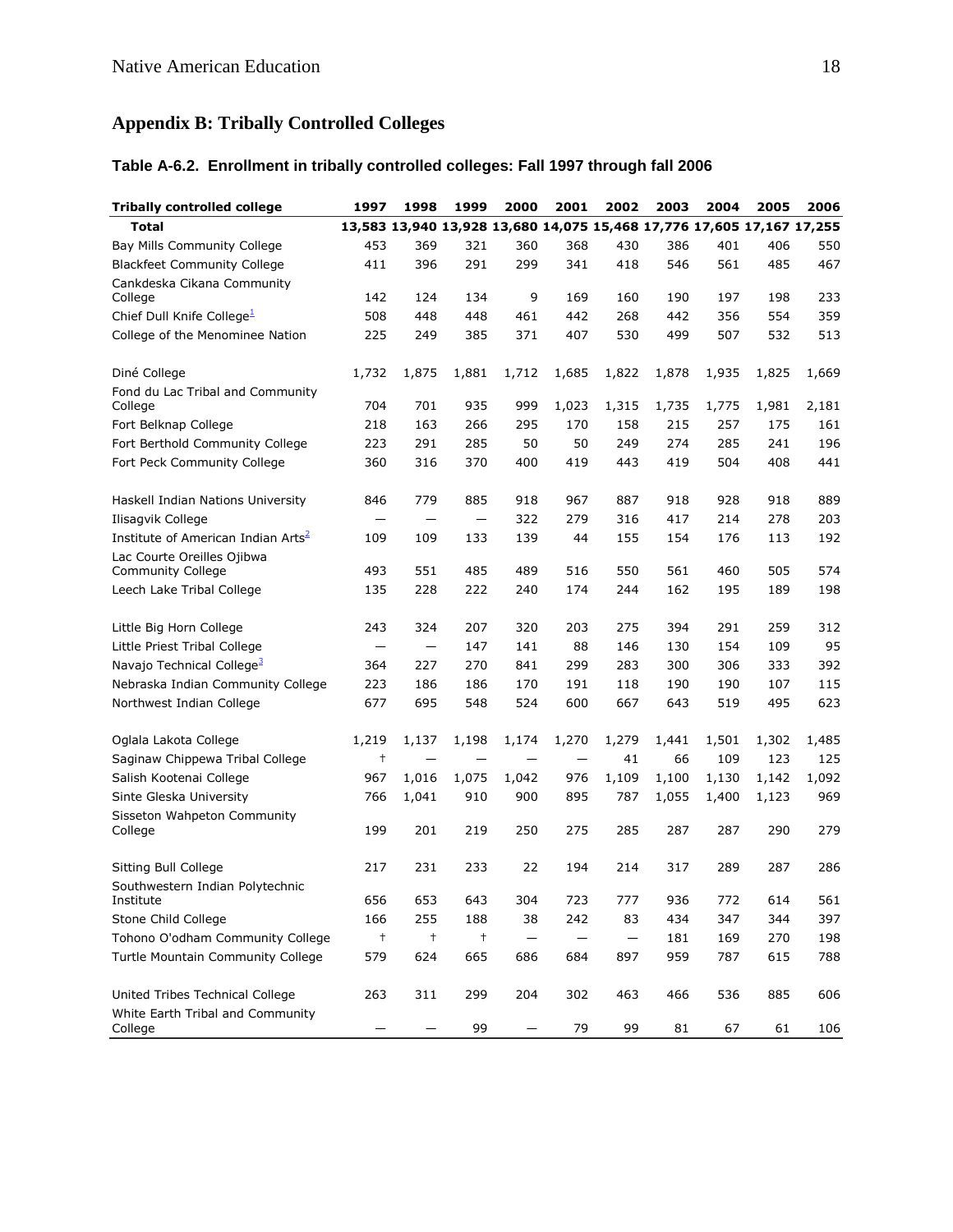### **Appendix C: Absenteeism**

**A larger percentage of American Indian/Alaska Native 8th-grade students reported absences from school in the preceding month than 8th-grade students of any other race/ethnicity in 2007.**

**Figure 3.1. Percentage distribution of 8th-grade students, by number of days absent from school in the preceding month and race/ethnicity: 2007**



**Table 3.3 Percentage distribution of 8th-grade students, by number of days absent from school in the preceding month and race/ethnicity: 2007**

| Race/ethnicity                | No absences | One or more absences |  |
|-------------------------------|-------------|----------------------|--|
| Total $\frac{1}{2}$           | 45          | 55                   |  |
| White                         | 45          | 55                   |  |
| <b>Black</b>                  | 45          | 55                   |  |
| Hispanic                      | 43          | 57                   |  |
| Asian/Pacific Islander        | 64          | 36                   |  |
| American Indian/Alaska Native | 34          | 66                   |  |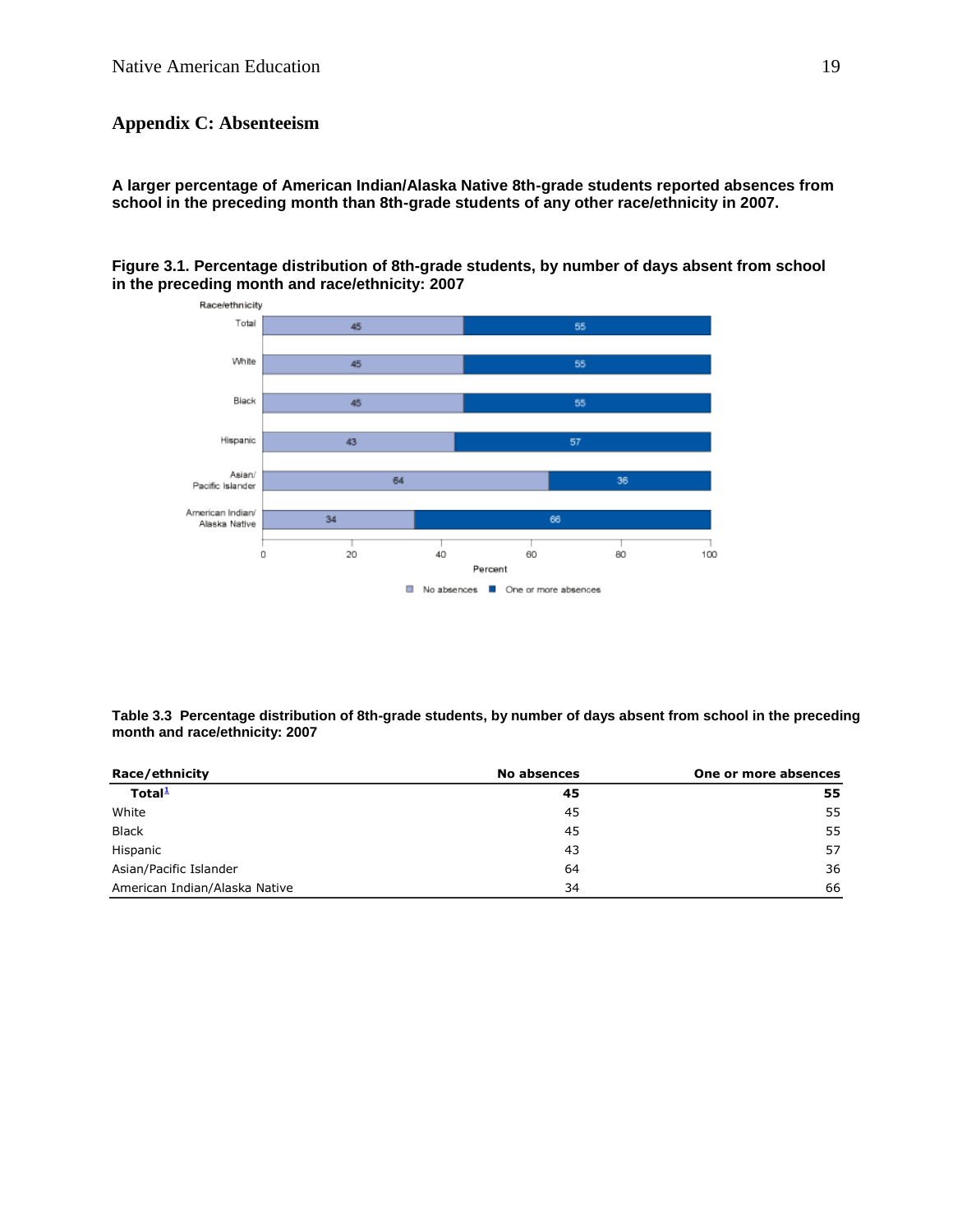### **Appendix D: High School Graduation Rates**

**A smaller percentage of American Indian/Alaska Native spring of 2002 high school sophomores obtained a high school credential by 2006 compared to White and Asian/Pacific Islander students.**

**Figure 3.3. Percentage of spring 2002 high school sophomores, by high school completion status and race/ethnicity: 2006**

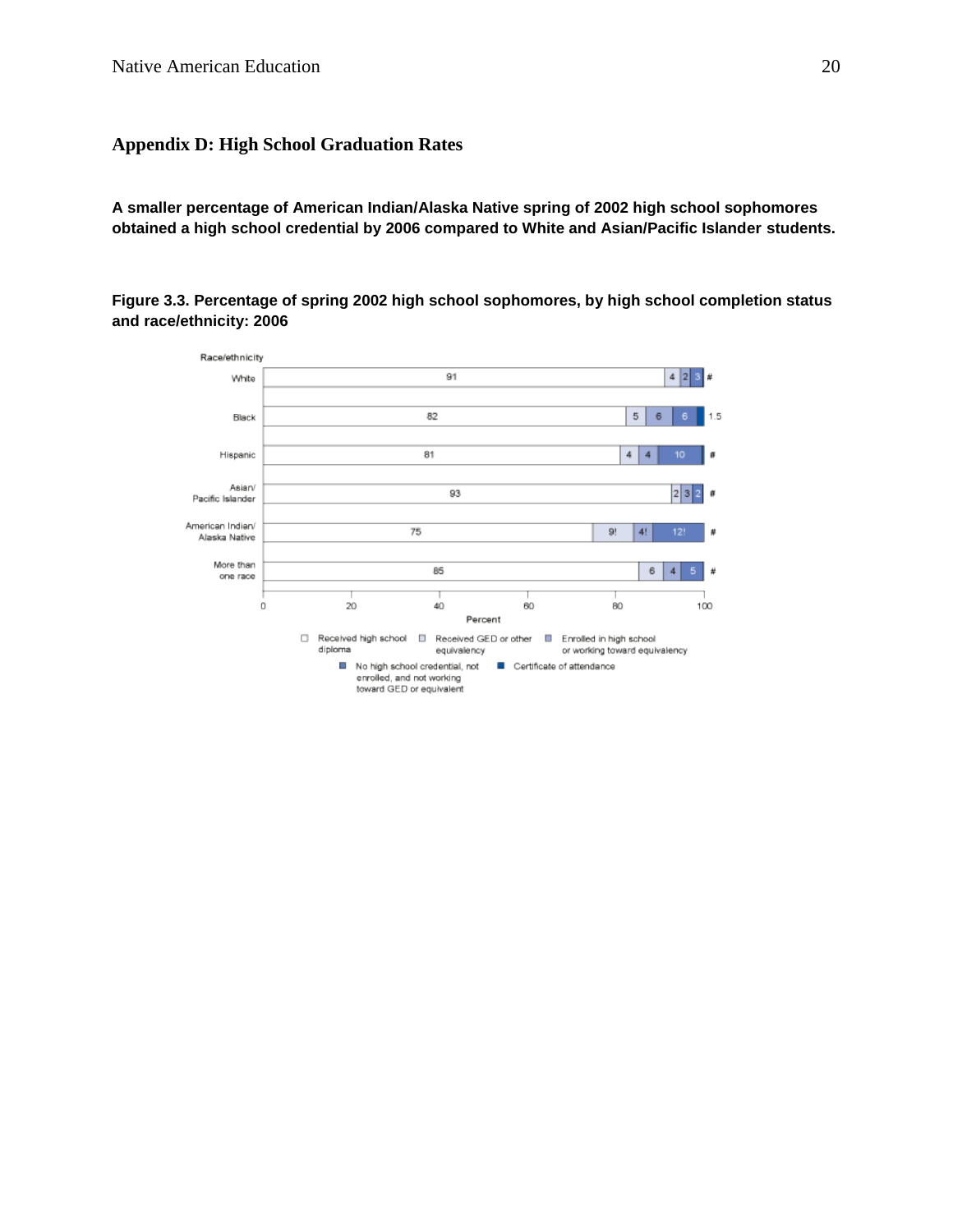# **Appendix E: SWOT Analysis**

### **SWOT Example of schools after they establish Cultural Classes**

| <b>STRENGTHS</b><br>Highly-skilled teachers in cultural related<br>$\bullet$<br>courses.<br>Diverse and culturally exposed faculty and staff<br>$\bullet$<br>Diverse student body<br>$\bullet$<br>Commitment to provide college and university<br>$\bullet$<br>resources (motivate to students to pursue higher<br>education)<br>Parents and community members involvement<br>$\bullet$<br>New Faculty<br>$\bullet$<br><b>Classroom Management</b><br>$\bullet$<br>Leadership Training for Faculty and staff<br>Organizational infrastructure: student services | <b>WEAKNESSES</b><br>Current open day's events not<br>$\bullet$<br>increasing voluntary activity<br>Narrow focus on open events not<br>$\bullet$<br>partnership activities<br>Lack of culture among faculty and<br>$\bullet$<br>staff<br>Organization structure in classrooms<br>$\bullet$ |
|-----------------------------------------------------------------------------------------------------------------------------------------------------------------------------------------------------------------------------------------------------------------------------------------------------------------------------------------------------------------------------------------------------------------------------------------------------------------------------------------------------------------------------------------------------------------|--------------------------------------------------------------------------------------------------------------------------------------------------------------------------------------------------------------------------------------------------------------------------------------------|
| <b>OPPORTUNITIES</b><br>PTA: plan and organize cultural events<br>$\bullet$<br>Cultural Participation Project: Students can be<br>asked for their opinions and suggestions.<br>Use parents to contribute to curriculum delivery<br>$\bullet$<br>Meeting higher education's demand<br>$\bullet$<br>New Campus leadership<br>$\bullet$<br>Projected growth in demand for higher and<br>continuing education<br>Higher students attendance                                                                                                                         | <b>THREATS</b><br>Coercion: participation from teachers,<br>$\bullet$<br>administrative staff<br>Pupil coercion to do things they do not<br>$\bullet$<br>wish to do<br>Lack of students preparedness for<br>$\bullet$<br>higher education<br>Low Students attendance                       |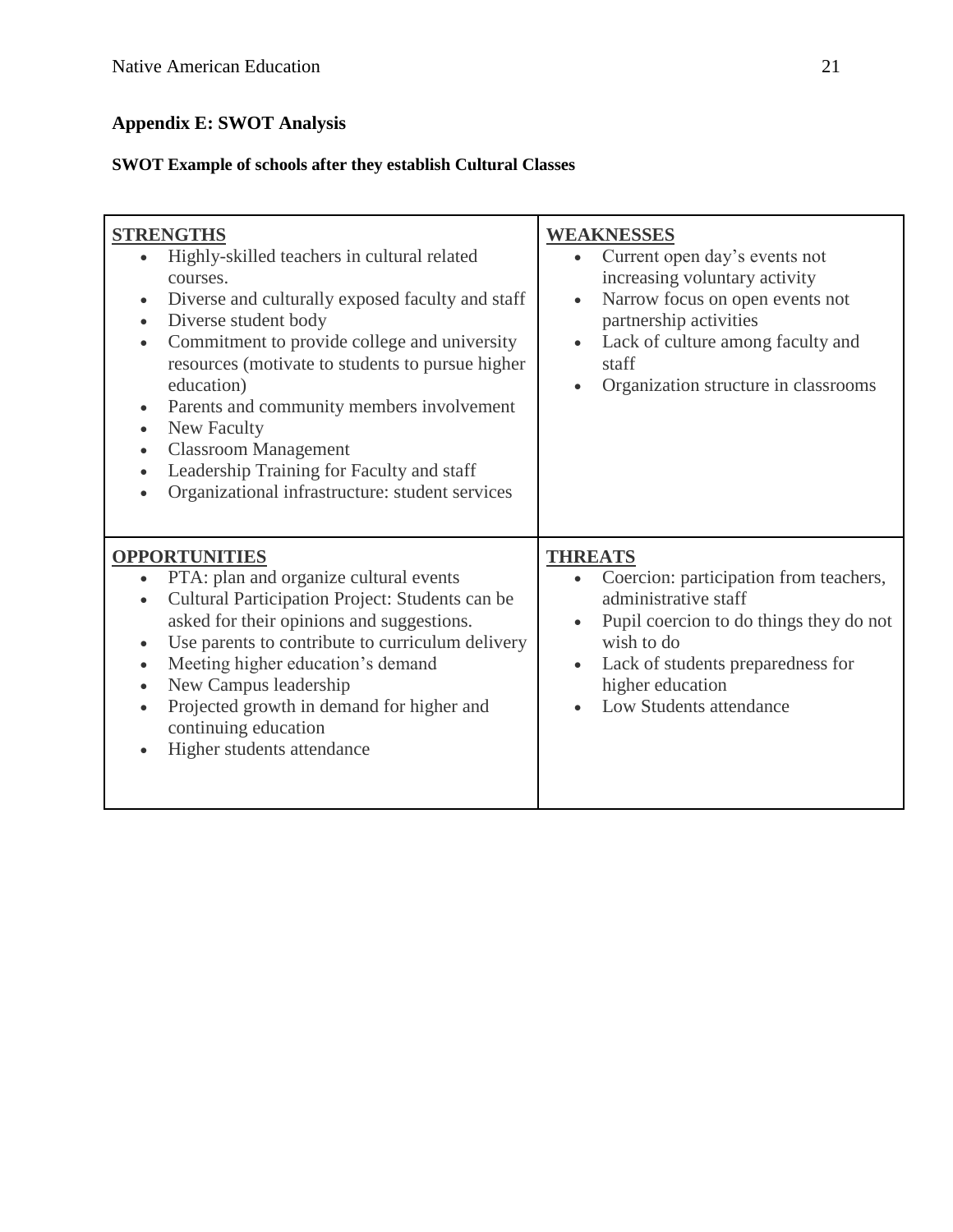# **Appendix F: SOAR Analysis**

### **SOAR Example of schools after they establish Cultural Classes**

| <b>STRENGTHS</b><br>Highly-skilled teachers in<br>cultural related courses.<br>Diverse and culturally exposed<br>$\bullet$<br>faculty and staff<br><b>Classroom Management</b> | <b>OPPORTUNITIES</b><br>Provide college and university resources<br>(motivate student to pursue higher educations)<br>Parent and community members involvement |
|--------------------------------------------------------------------------------------------------------------------------------------------------------------------------------|----------------------------------------------------------------------------------------------------------------------------------------------------------------|
| <b>RESULTS</b><br><b>Student Identity Development</b><br>$\bullet$<br>Community and Leadership<br>$\bullet$<br>Development                                                     | <b>ASPIRATIONS</b><br>Institutional Effectiveness and Strategic<br>Initiation<br>Core curriculum                                                               |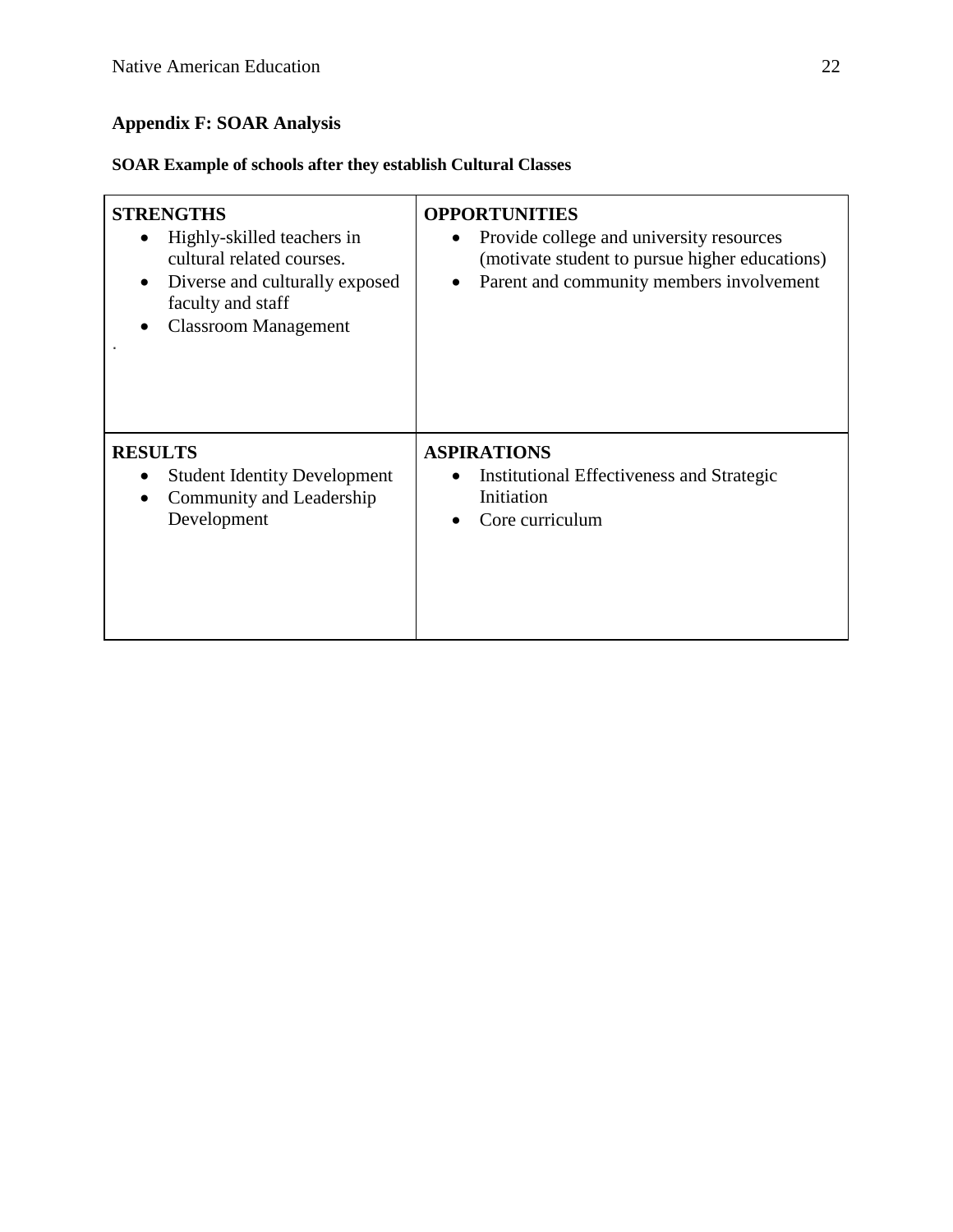## **Appendix G: San Pasqual High School Native American Cultural Class Pictures**

 $Hair = EhEh$  $seE$ hoo  $=$  Smood y  $\hbar$  $H = MeP$ uk va  $h\overline{o}$ 8. Heart

 $\frac{11}{2}$  $Havick = 2$  $H\alpha$  muk = 3 **TOWN DUP =4** ভি  $r \tau \alpha p =$ Hym HOO Dale Kiev 333 Seep Pook Ham ha muk=1m  $STYY100K = 10$